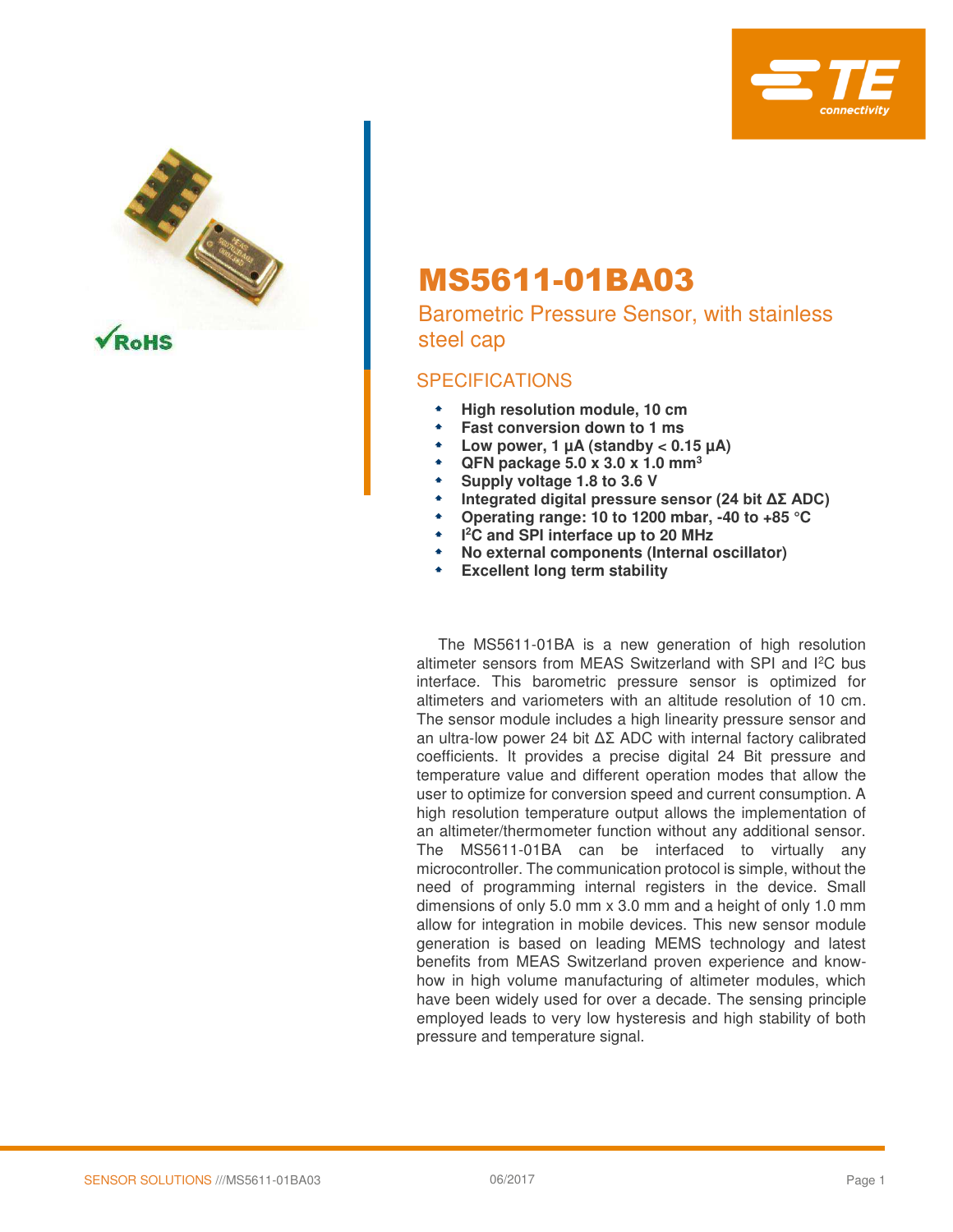## FEATURES

### **FIELD OF APPLICATION**

- **\*** Mobile altimeter / barometer systems
- **\*** Bike computers
- Variometers
- Height sensing for medical alarms
- **+** Indoor navigation

### **TECHNICAL DATA**

| Sensor Performances (V <sub>DD</sub> = 3 V)                                                              |        |                                          |        |         |
|----------------------------------------------------------------------------------------------------------|--------|------------------------------------------|--------|---------|
| <b>Pressure</b>                                                                                          | Min    | <b>Typ</b>                               | Max    | Unit    |
| Range                                                                                                    | 10     |                                          | 1200   | mbar    |
| ADC                                                                                                      |        | 24                                       |        | bit     |
| Resolution (1)                                                                                           |        | 0.065 / 0.042 / 0.027<br>/ 0.018 / 0.012 |        | mbar    |
| Accuracy 25°C, 750 mbar                                                                                  | $-1.5$ |                                          | $+1.5$ | mbar    |
| Error band, -20 $^{\circ}$ C to +85 $^{\circ}$ C<br>450 to 1100 mbar (2)                                 | $-2.5$ |                                          | $+2.5$ | mbar    |
| Response time (1)                                                                                        |        | 0.5/1.1/2.1/4.1/<br>8.22                 |        | ms      |
| Long term stability                                                                                      |        | ±1                                       |        | mbar/yr |
| <b>Temperature</b>                                                                                       | Min    | Typ                                      | Max    | Unit    |
| Range                                                                                                    | $-40$  |                                          | $+85$  | °C      |
| Resolution                                                                                               |        | < 0.01                                   |        | °C      |
| Accuracy                                                                                                 | $-0.8$ |                                          | $+0.8$ | °C      |
| Notes: (1) Oversampling Ratio: 256 / 512 / 1024 / 2048 / 4096<br>(2) With autozero at one pressure point |        |                                          |        |         |

#### **FUNCTIONAL BLOCK DIAGRAM**

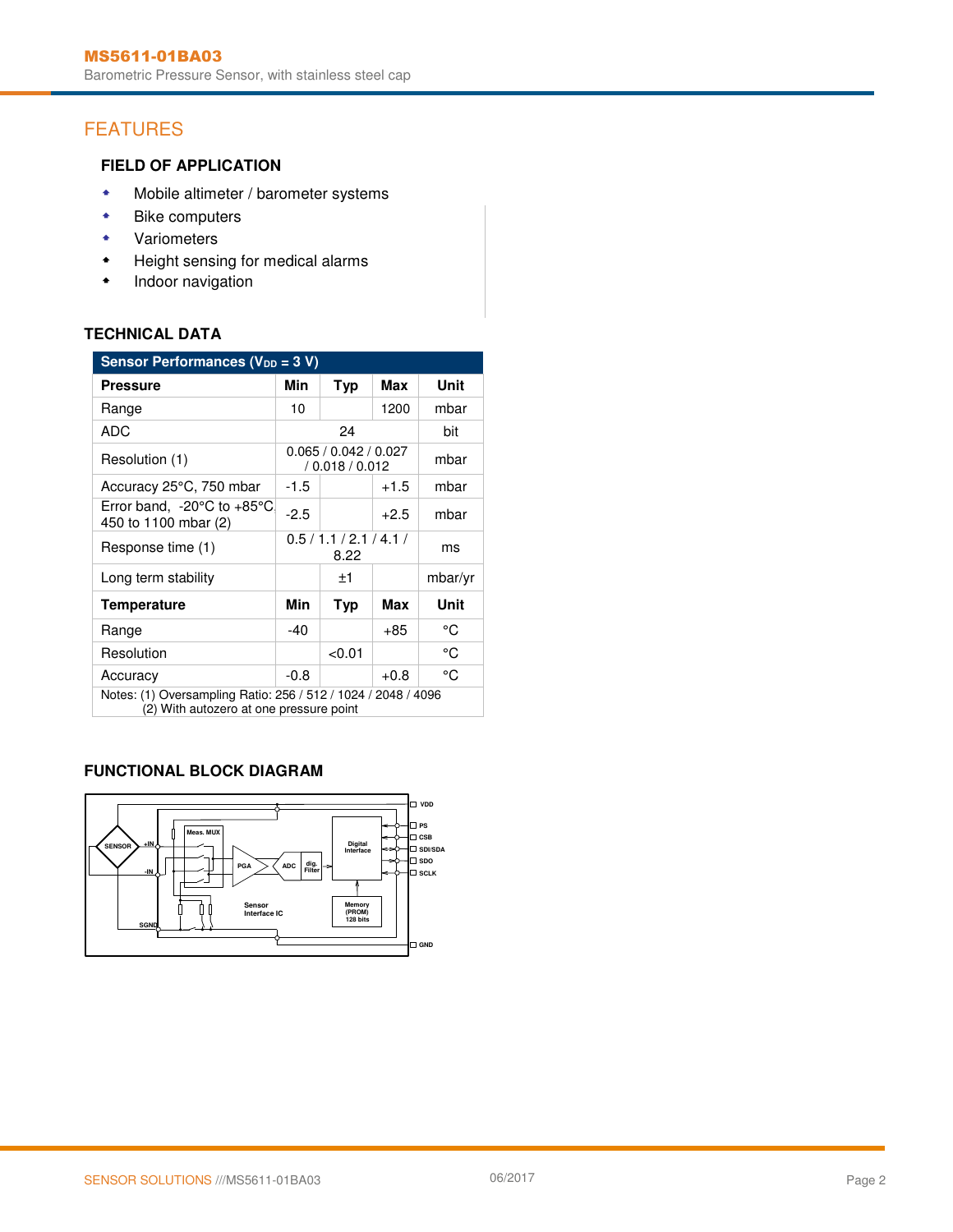## PERFORMANCE SPECIFICATIONS

### **ABSOLUTE MAXIMUM RATINGS**

| <b>Parameter</b>                 | Symbol           | <b>Conditions</b>       | Min.   | Typ. | <b>Max</b> | Unit |
|----------------------------------|------------------|-------------------------|--------|------|------------|------|
| Supply voltage                   | V <sub>DD</sub>  |                         | $-0.3$ |      | $+4.0$     | V    |
| Storage temperature              | $T_{\rm S}$      |                         | -40    |      | $+125$     | °C   |
| Overpressure                     | $P_{\text{max}}$ |                         |        |      | 6          | bar  |
| Maximum Soldering<br>Temperature | $T_{\rm max}$    | 40 sec max              |        |      | 250        | °C   |
| ESD rating                       |                  | Human Body<br>Model     | -4     |      | +4         | kV   |
| Latch up                         |                  | JEDEC standard<br>No 78 | $-100$ |      | $+100$     | mA   |

### **ELECTRICAL CHARACTERISTICS**

| <b>Parameter</b>                      | Symbol          | <b>Conditions</b>                                | Min.  | Typ.                             | Max   | Unit |
|---------------------------------------|-----------------|--------------------------------------------------|-------|----------------------------------|-------|------|
| Operating Supply voltage              | V <sub>DD</sub> |                                                  | 1.8   | 3.0                              | 3.6   | V    |
| <b>Operating Temperature</b>          |                 |                                                  | $-40$ | $+25$                            | $+85$ | °C   |
| Supply current<br>(1 sample per sec.) | $I_{DD}$        | <b>OSR</b><br>4096<br>2048<br>1024<br>512<br>256 |       | 12.5<br>6.3<br>3.2<br>1.7<br>0.9 |       | μA   |
| Peak supply current                   |                 | during conversion                                |       | 1.4                              |       | mA   |
| Standby supply current                |                 | at $25^{\circ}$ C                                |       | 0.02                             | 0.14  | μA   |
| <b>VDD Capacitor</b>                  |                 | From VDD to GND                                  | 100   |                                  |       | nF   |

### **ANALOG DIGITAL CONVERTER (ADC)**

| <b>Parameter</b> | Symbol    | <b>Conditions</b>                                | Min.                                 | Typ.                                 | <b>Max</b>                           | Unit |
|------------------|-----------|--------------------------------------------------|--------------------------------------|--------------------------------------|--------------------------------------|------|
| Output Word      |           |                                                  |                                      | 24                                   |                                      | bit  |
| Conversion time  | <b>Lc</b> | <b>OSR</b><br>4096<br>2048<br>1024<br>512<br>256 | 7.40<br>3.72<br>. 88<br>0.95<br>0.48 | 8.22<br>4.13<br>2.08<br>1.06<br>0.54 | 9.04<br>4.54<br>2.28<br>1.17<br>0.60 | ms   |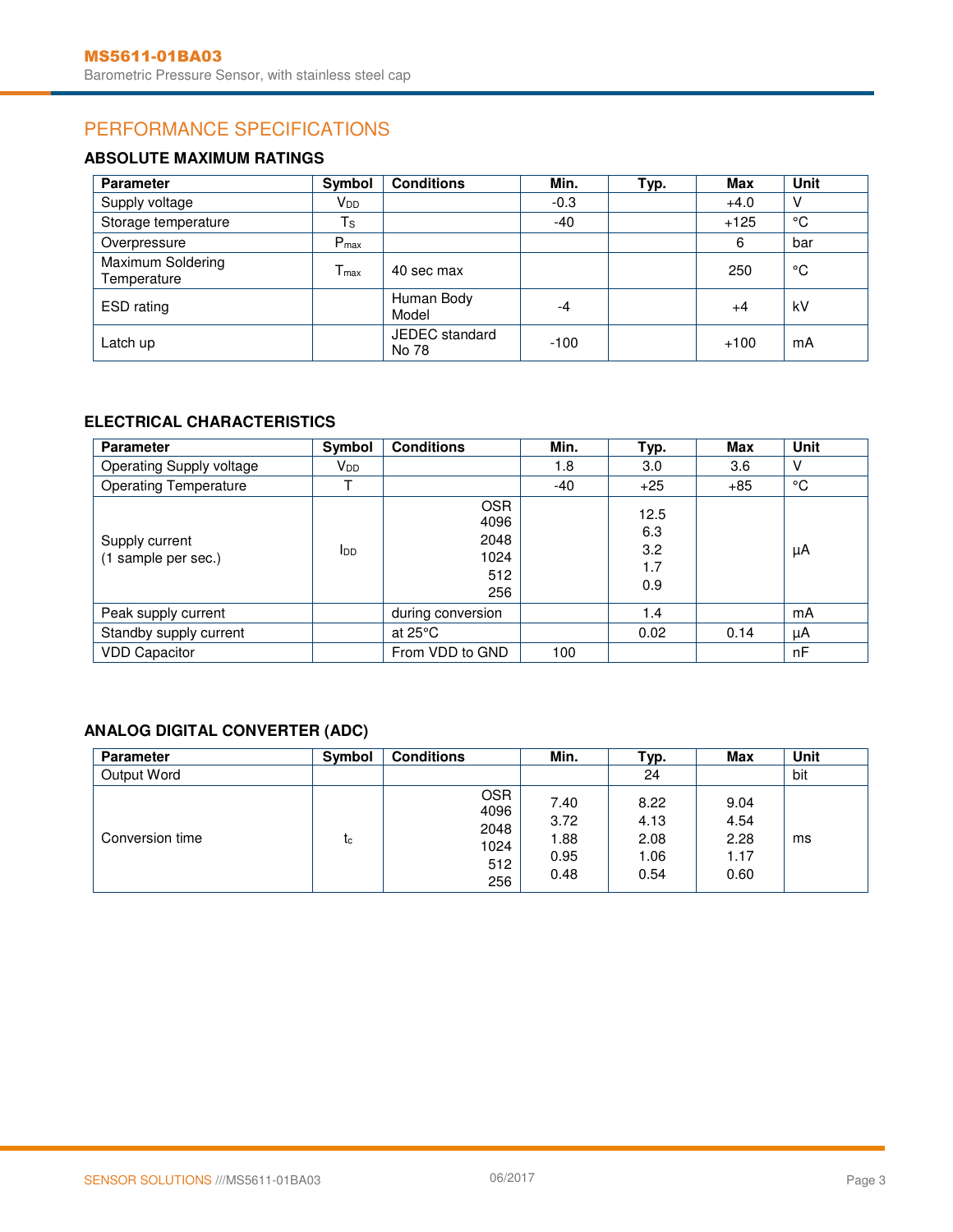## PERFORMANCE SPECIFICATIONS (CONTINUED)

### **PRESSURE OUTPUT CHARACTERISTICS (V<sub>DD</sub> = 3 V, T = 25°C UNLESS OTHERWISE NOTED)**

| <b>Parameter</b>                                    | <b>Conditions</b>        |                          | Min.   | Typ.  | Max    | Unit    |
|-----------------------------------------------------|--------------------------|--------------------------|--------|-------|--------|---------|
| <b>Operating Pressure Range</b>                     | Prange                   | Full Accuracy            | 450    |       | 1100   | mbar    |
| <b>Extended Pressure Range</b>                      | $P_{ext}$                | Linear Range of<br>ADC.  | 10     |       | 1200   | mbar    |
|                                                     |                          | at 25°C, 7001100 mbar    | $-1.5$ |       | $+1.5$ |         |
| Total Error Band, no autozero                       |                          | at 050°C, 4501100 mbar   | $-2.0$ |       | $+2.0$ | mbar    |
|                                                     |                          | at -2085°C, 4501100 mbar | $-3.5$ |       | $+3.5$ |         |
|                                                     |                          | at -4085°C, 4501100 mbar | $-6.0$ |       | $+6.0$ |         |
|                                                     |                          | at 25°C, 7001100 mbar    | $-0.5$ |       | $+0.5$ |         |
| Total Error Band, autozero at<br>one pressure point | at 1050°C, 4501100 mbar  |                          | $-1.0$ |       | $+1.0$ | mbar    |
|                                                     | at -2085°C, 4501100 mbar |                          | $-2.5$ |       | $+2.5$ |         |
|                                                     |                          | at -4085°C, 4501100 mbar | $-5.0$ |       | $+5.0$ |         |
| Maximum error with supply<br>voltage                |                          | $V_{DD}$ = 1.8 V  3.6 V  |        | ±2.5  |        | mbar    |
| Long-term stability                                 |                          |                          |        | ±1    |        | mbar/yr |
| Recovering time after reflow (1)                    |                          |                          |        | 7     |        | days    |
|                                                     | <b>OSR</b>               | 4096                     |        | 0.012 |        |         |
|                                                     |                          | 2048                     |        | 0.018 |        |         |
| <b>Resolution RMS</b>                               |                          | 1024                     |        | 0.027 |        | mbar    |
|                                                     |                          | 512                      |        | 0.042 |        |         |
|                                                     |                          | 256                      |        | 0.065 |        |         |

(1) Time to recovering at least 66% of the reflow impact

### TEMPERATURE OUTPUT CHARACTERISTICS (V<sub>DD</sub> = 3 V, T = 25°C UNLESS OTHERWISE NOTED)

| <b>Parameter</b>                     | <b>Conditions</b>       |      | Min.   | Typ.  | Max    | Unit |
|--------------------------------------|-------------------------|------|--------|-------|--------|------|
|                                      | at $25^{\circ}$ C       |      | $-0.8$ |       | $+0.8$ |      |
| <b>Absolute Accuracy</b>             | $-20.85^{\circ}$ C      |      | $-2.0$ |       | $+2.0$ | ℃    |
|                                      | $-4085$ °C              |      | $-4.0$ |       | $+4.0$ |      |
| Maximum error with supply<br>voltage | $V_{DD}$ = 1.8 V  3.6 V |      |        | ±0.5  |        | °C   |
|                                      | <b>OSR</b>              | 4096 |        | 0.002 |        |      |
|                                      |                         | 2048 |        | 0.003 |        |      |
| <b>Resolution RMS</b>                |                         | 1024 |        | 0.005 |        | °C   |
|                                      |                         | 512  |        | 0.008 |        |      |
|                                      |                         | 256  |        | 0.012 |        |      |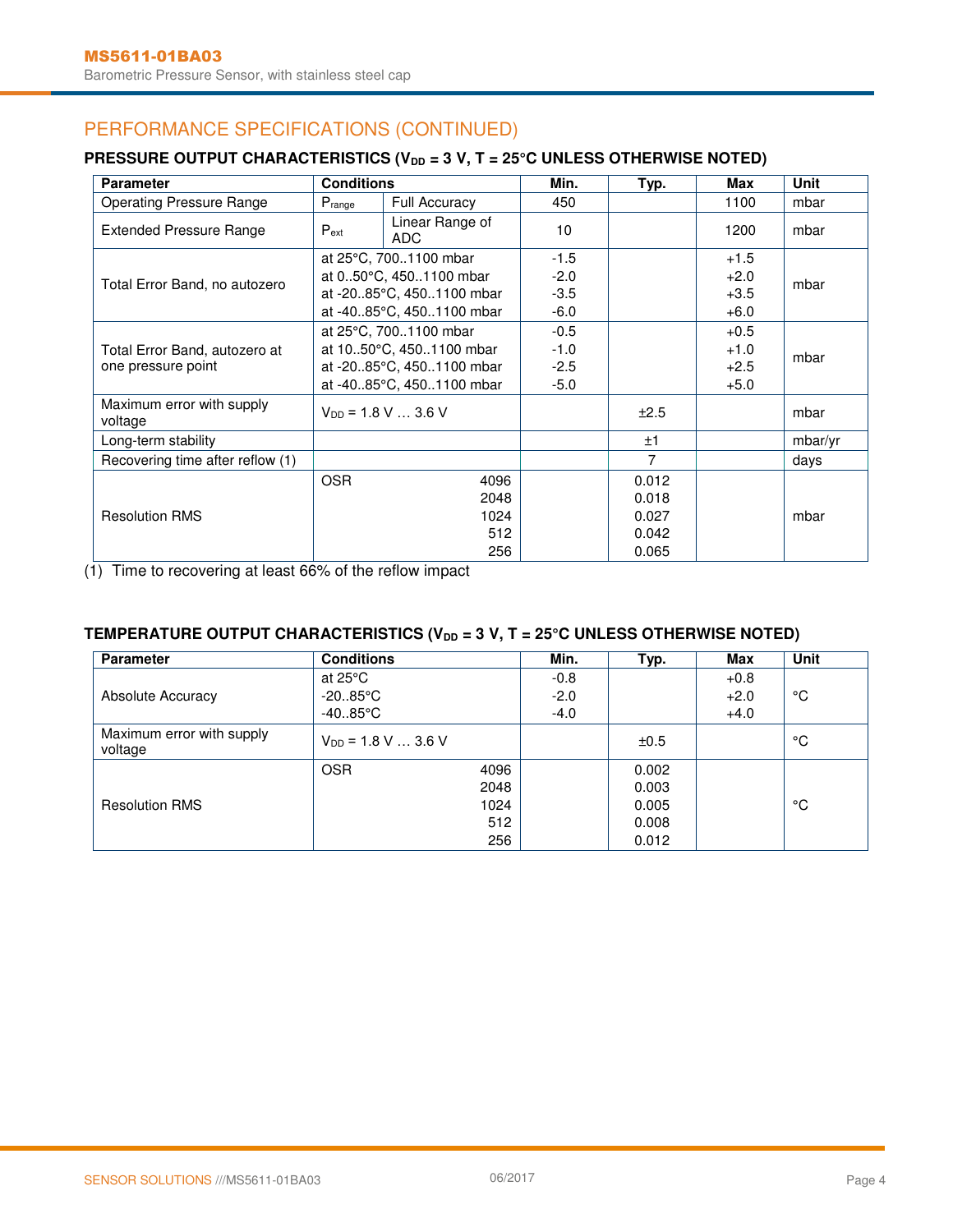## PERFORMANCE SPECIFICATIONS (CONTINUED)

### **DIGITAL INPUTS (CSB, I<sup>2</sup>C, DIN, SCLK)**

| <b>Parameter</b>      | <b>Symbol</b>         | <b>Conditions</b>  | Min.                | тур. | Max                  | Unit |
|-----------------------|-----------------------|--------------------|---------------------|------|----------------------|------|
| Serial data clock     | <b>SCLK</b>           | SPI protocol       |                     |      | 20                   | MHz  |
| Input high voltage    | Vін                   | Pins CSB           | 80% V <sub>DD</sub> |      | 100% V <sub>DD</sub> | v    |
| Input low voltage     | V <sub>IL</sub>       |                    | $0\%$ $V_{DD}$      |      | 20% V <sub>DD</sub>  | N    |
| Input leakage current | leak25°C<br>lleak85°C | at 25 $^{\circ}$ C |                     |      | 0.15                 | μA   |

### **PRESSURE OUTPUTS (I<sup>2</sup>C, DOUT)**

| <b>Parameter</b>    | <b>Symbol</b>          | <b>Conditions</b>                  | Min.                | тур. | Max                 | Unit |
|---------------------|------------------------|------------------------------------|---------------------|------|---------------------|------|
| Output high voltage | V <sub>OH</sub>        | $lsource = 1.0 mA$                 | 80% V <sub>DD</sub> |      | 100% Vpp            |      |
| Output low voltage  | <b>V</b> <sub>OL</sub> | $= 1.0 \text{ mA}$<br><b>Isink</b> | $0\%$ $V_{DD}$      |      | 20% V <sub>DD</sub> |      |
| Load capacitance    | LOAD -                 |                                    |                     |      | 16                  | рF   |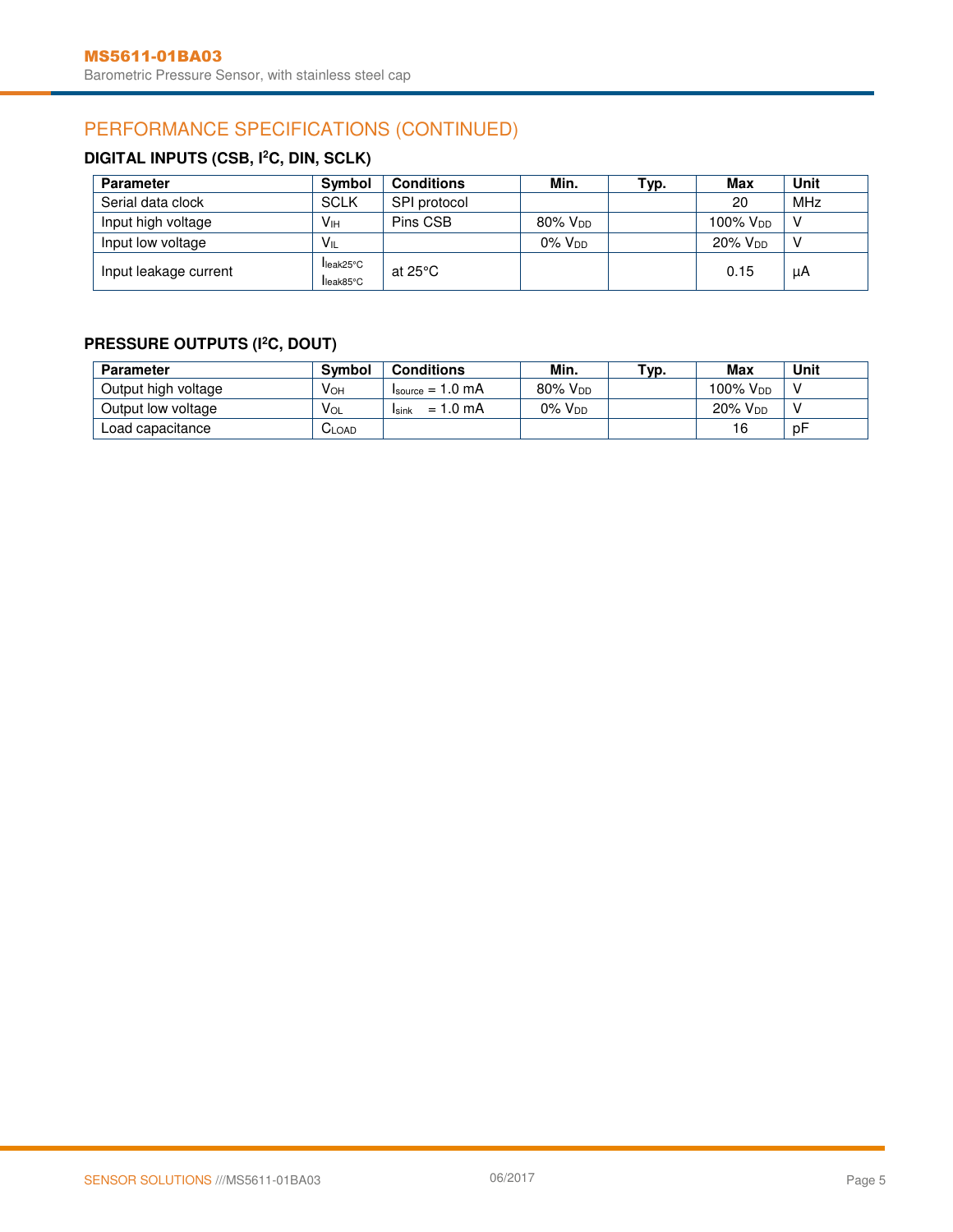### FUNCTIONAL DESCRIPTION



Figure 1: Block diagram of MS5611-01BA

### **GENERAL**

The MS5611-01BA consists of a piezo-resistive sensor and a sensor interface IC. The main function of the MS5611- 01BA is to convert the uncompensated analogue output voltage from the piezo-resistive pressure sensor to a 24 bit digital value, as well as providing a 24-bit digital value for the temperature of the sensor.

#### **FACTORY CALIBRATION**

Every module is individually factory calibrated at two temperatures and two pressures. As a result, 6 coefficients necessary to compensate for process variations and temperature variations are calculated and stored in the 128 bit PROM of each module. These bits (partitioned into 6 coefficients) must be read by the microcontroller software and used in the program converting D1 and D2 into compensated pressure and temperature values.

#### **SERIAL INTERFACE**

The MS5611-01BA has built in two types of serial interfaces: SPI and I<sup>2</sup>C. Pulling the Protocol Select pin PS to low selects the SPI protocol, pulling PS to high activates the I<sup>2</sup>C bus protocol.

| <b>Pin PS</b> | Mode        | ∣Pins used     |
|---------------|-------------|----------------|
| High          | ${}^{12}$ C | SDA            |
| Low           | SPI         | ISDI, SDO, CSB |

#### **SPI MODE**

The external microcontroller clocks in the data through the input SCLK (Serial CLocK) and SDI (Serial Data In). In the SPI mode module can accept both mode 0 and mode 3 for the clock polarity and phase. The sensor responds on the output SDO (Serial Data Out). The pin CSB (Chip Select) is used to enable/disable the interface, so that other devices can talk on the same SPI bus. The CSB pin can be pulled high after the command is sent or after the end of the command execution (for example end of conversion). The best noise performance from the module is obtained when the SPI bus is idle and without communication to other devices during the ADC conversion.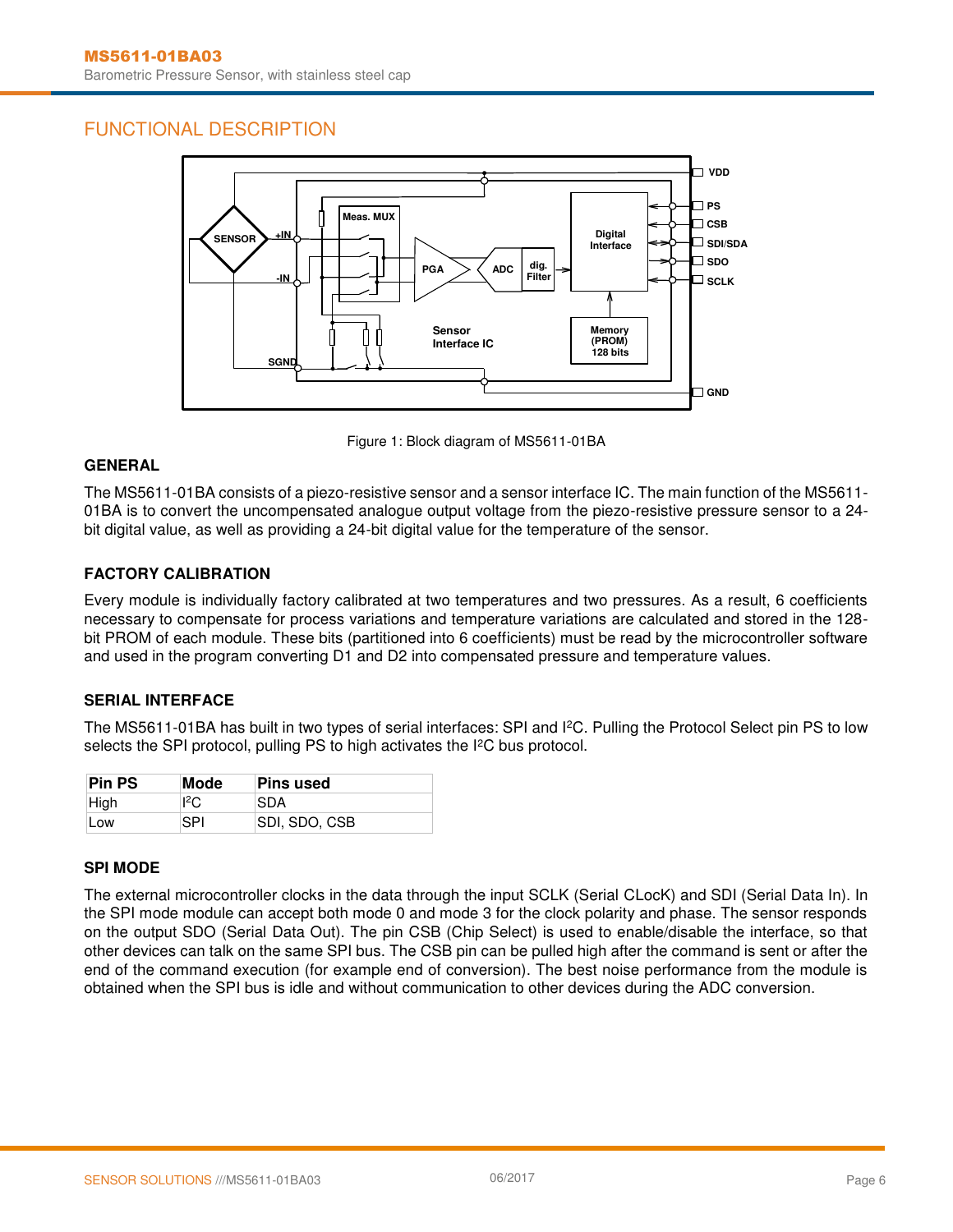#### **I <sup>2</sup>C MODE**

The external microcontroller clocks in the data through the input SCLK (Serial CLocK) and SDA (Serial DAta). The sensor responds on the same pin SDA which is bidirectional for the I<sup>2</sup>C bus interface. So this interface type uses only 2 signal lines and does not require a chip select, which can be favorable to reduce board space. In I<sup>2</sup>C-Mode the complement of the pin CSB (Chip Select) represents the LSB of the I<sup>2</sup>C address. It is possible to use two sensors with two different addresses on the I<sup>2</sup>C bus. The pin CSB shall be connected to VDD or GND (do not leave unconnected!).

#### **COMMANDS**

The MS5611-01BA has only five basic commands:

- 1. Reset
- 2. Read PROM (128 bit of calibration words)
- 3. D1 conversion
- 4. D2 conversion
- 5. Read ADC result (24 bit pressure / temperature)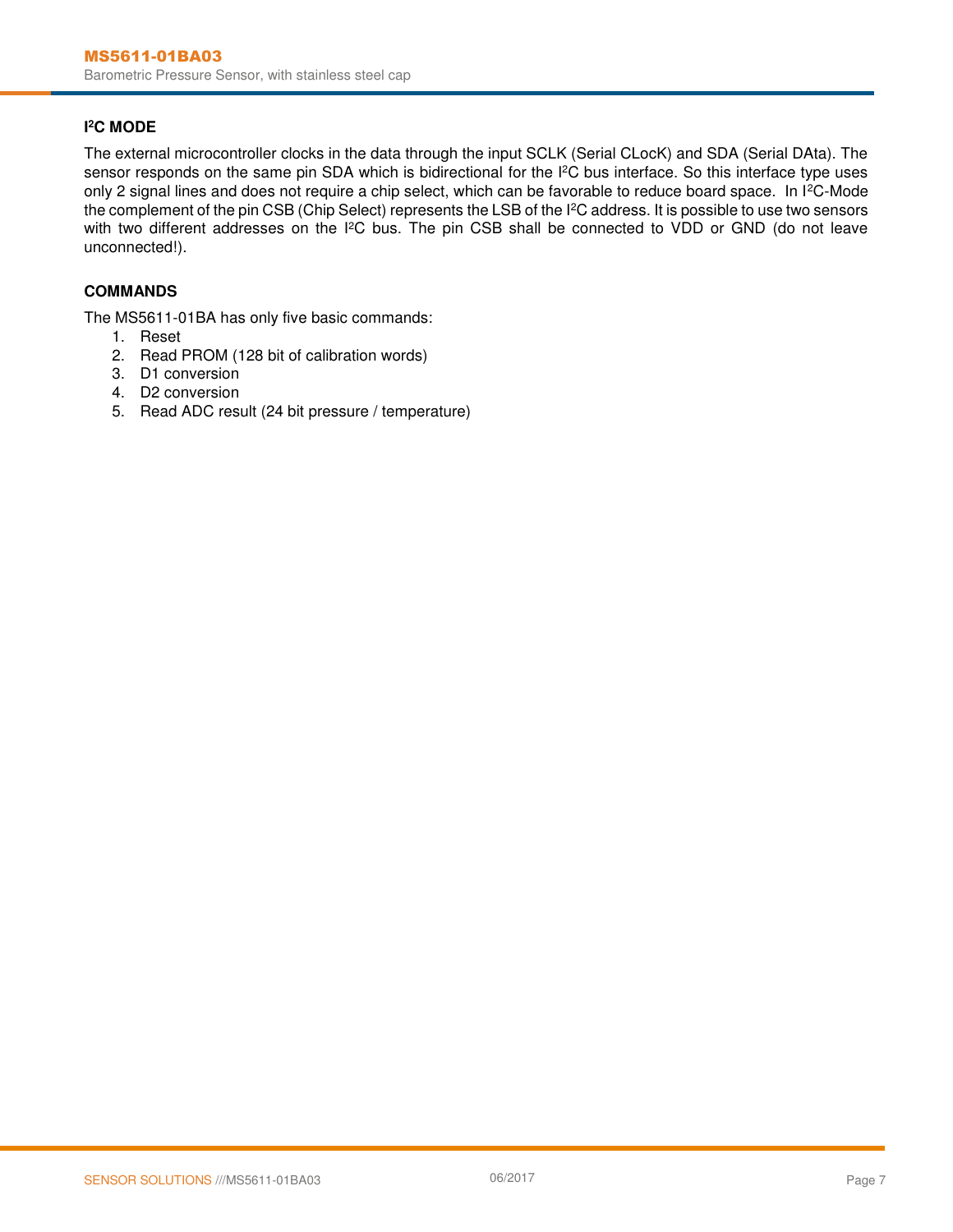### **PRESSURE AND TEMPERATURE CALCULATION**



T

|                | Read calibration data (factory calibrated) from PROM  |                 |                     |     |       |                |  |  |
|----------------|-------------------------------------------------------|-----------------|---------------------|-----|-------|----------------|--|--|
| Variable       | Description   Equation                                | Recommended     | Size <sup>[1]</sup> |     | Value | Example /      |  |  |
|                |                                                       | variable type   | [bit]               | min | max   | <b>Typical</b> |  |  |
| C <sub>1</sub> | Pressure sensitivity   $SENST1$                       | unsigned int 16 | 16                  |     | 65535 | 40127          |  |  |
| C <sub>2</sub> | Pressure offset   OFF <sub>T1</sub>                   | unsigned int 16 | 16                  |     | 65535 | 36924          |  |  |
| CЗ             | Temperature coefficient of pressure sensitivity   TCS | unsigned int 16 | 16                  |     | 65535 | 23317          |  |  |
| C <sub>4</sub> | Temperature coefficient of pressure offset   TCO      | unsigned int 16 | 16                  |     | 65535 | 23282          |  |  |
| C <sub>5</sub> | Reference temperature $\Gamma_{\text{BFE}}$           | unsigned int 16 | 16                  | O.  | 65535 | 33464          |  |  |
| C6             | Temperature coefficient of the temperature   TEMPSENS | unsigned int 16 | 16                  | 0   | 65535 | 28312          |  |  |

|    | Read digital pressure and temperature data |                 |    |  |          |         |  |  |
|----|--------------------------------------------|-----------------|----|--|----------|---------|--|--|
| D1 | Digital pressure value                     | unsigned int 32 | 24 |  | 16777216 | 9085466 |  |  |
| D2 | Digital temperature value                  | unsigned int 32 | 24 |  | 16777216 | 8569150 |  |  |

 ${\bf t}$ 

|                                                                                                                                                               |                                                                                                                       | Calculate temperature |    |         |      |                      |
|---------------------------------------------------------------------------------------------------------------------------------------------------------------|-----------------------------------------------------------------------------------------------------------------------|-----------------------|----|---------|------|----------------------|
| Difference between actual and reference temperature [2]<br>25<br>dT<br>signed int 32<br>$-16776960$<br>16777216<br>$dT = D2 - T_{\text{per}} = D2 - C5 * 2^8$ |                                                                                                                       |                       |    |         |      |                      |
| <b>TEMP</b>                                                                                                                                                   | Actual temperature (-4085°C with 0.01°C resolution)<br>$TEMP = 20^{\circ}C + dT * TEMPSENS = 2000 + dT * C6 / 2^{23}$ | signed int 32         | 41 | $-4000$ | 8500 | 2007<br>$= 20.07 °C$ |

| Offset at actual temperature [3]<br>OFF<br>12884705280<br>2420281617<br>signed int 64<br>41<br>-8589672450<br>$OFF = OFF_{T1} + TCO^* dT = C2 * 2^{16} + (C4 * dT)/2^7$<br>Sensitivity at actual temperature <sup>[4]</sup><br><b>SENS</b><br>6442352640<br>1315097036<br>signed int 64<br>41<br>-4294836225<br>$SENS = SENS_{T1} + TCS * dT = C1 * 2^{15} + (C3 * dT)/2^8$<br>Temperature compensated pressure (101200mbar with<br>100009<br>0.01 mbar resolution)<br>D<br>58<br>1000<br>signed int 32<br>120000<br>$P = D1$ * SENS - OFF = (D1 * SENS / 2 <sup>21</sup> - OFF) / 2 <sup>15</sup><br>$= 1000.09$ mbar | Calculate temperature compensated pressure |  |  |  |  |  |  |  |  |  |  |
|------------------------------------------------------------------------------------------------------------------------------------------------------------------------------------------------------------------------------------------------------------------------------------------------------------------------------------------------------------------------------------------------------------------------------------------------------------------------------------------------------------------------------------------------------------------------------------------------------------------------|--------------------------------------------|--|--|--|--|--|--|--|--|--|--|
|                                                                                                                                                                                                                                                                                                                                                                                                                                                                                                                                                                                                                        |                                            |  |  |  |  |  |  |  |  |  |  |
|                                                                                                                                                                                                                                                                                                                                                                                                                                                                                                                                                                                                                        |                                            |  |  |  |  |  |  |  |  |  |  |
|                                                                                                                                                                                                                                                                                                                                                                                                                                                                                                                                                                                                                        |                                            |  |  |  |  |  |  |  |  |  |  |

**Display pressure and temperature value**

Ţ

Notes

- Maximal size of intermediate result during evaluation of variable
- [1] [2]
- [3] [4] min and max have to be defined min and max have to be defined min and max have to be defined
- 

Figure 2: Flow chart for pressure and temperature reading and software compensation.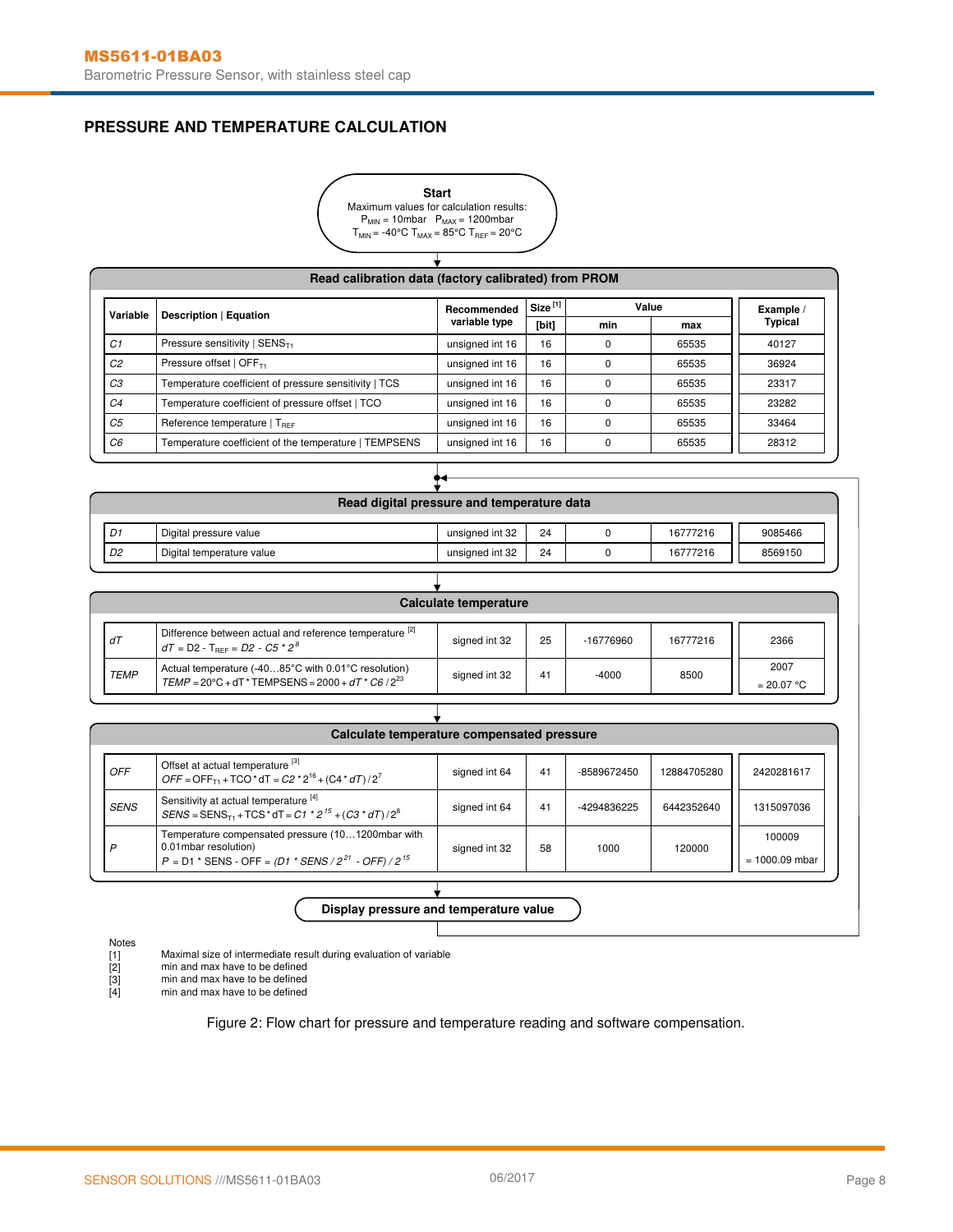#### **SECOND ORDER TEMPERATURE COMPENSATION**



Figure 3: Flow chart for pressure and temperature to the optimum accuracy.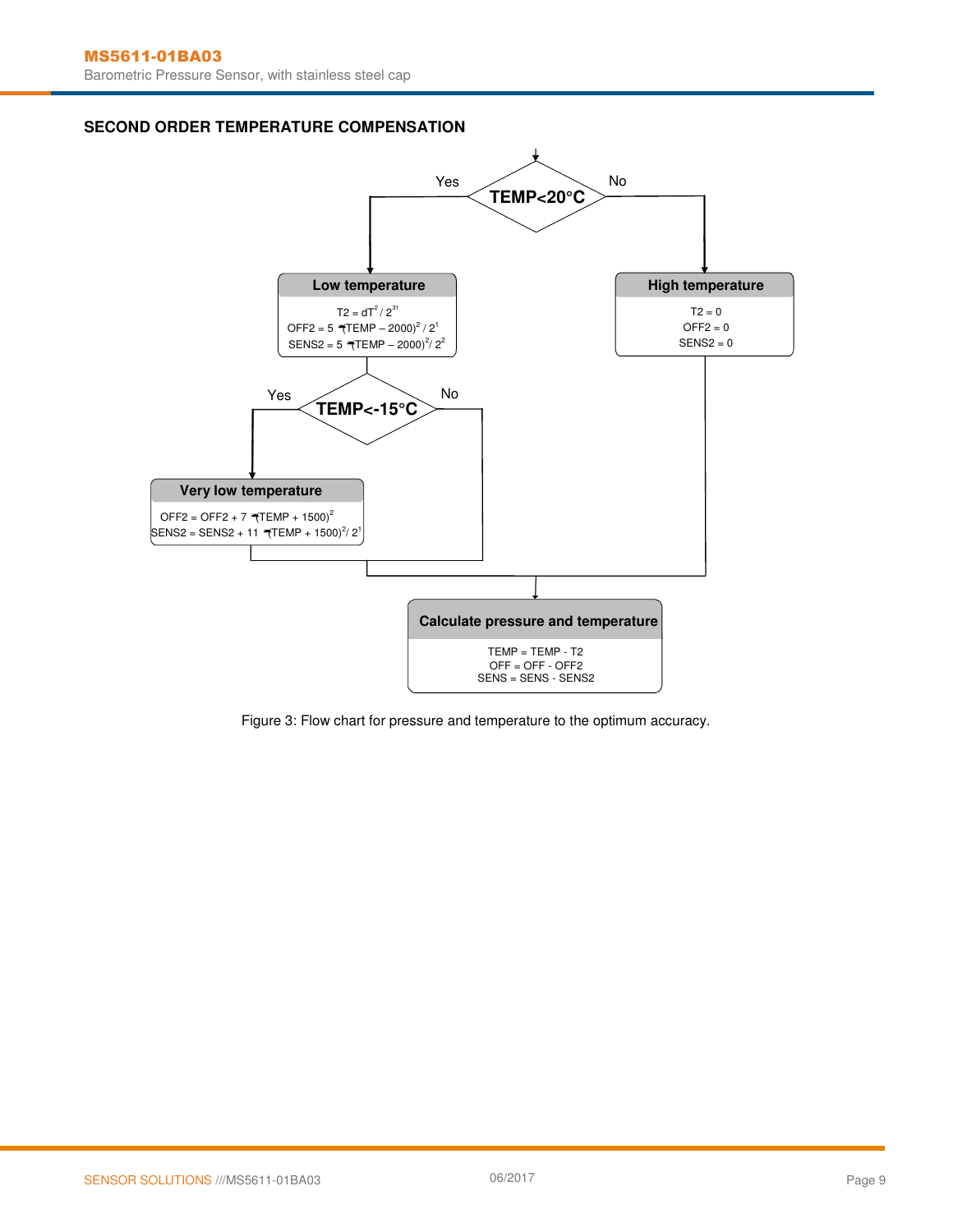### SPI INTERFACE

### **COMMANDS**

Size of each command is 1 byte (8 bits) as described in the table below. After ADC read commands the device will return 24 bit result and after the PROM read 16bit result. The address of the PROM is embedded inside of the PROM read command using the a2, a1 and a0 bits.

| <b>Command byte</b>   |          |     |                          |          |                         |             |             | hex value |                 |
|-----------------------|----------|-----|--------------------------|----------|-------------------------|-------------|-------------|-----------|-----------------|
| Bit number            | 0        | 1   | 2                        | 3        | 4                       | 5           | 6           | 7         |                 |
| Bit name              | PR.<br>M | COV | $\overline{\phantom{a}}$ | Typ      | Ad2/<br>Os <sub>2</sub> | Ad1/<br>Os1 | AdO/<br>Os0 | Stop      |                 |
| Command               |          |     |                          |          |                         |             |             |           |                 |
| Reset                 | $\Omega$ | 0   | $\Omega$                 | 1        | 1                       | 1           | 1           | $\Omega$  | 0x1E            |
| Convert D1 (OSR=256)  | 0        | 1   | $\Omega$                 | 0        | 0                       | $\Omega$    | 0           | 0         | 0x40            |
| Convert D1 (OSR=512)  | $\Omega$ | 1   | $\Omega$                 | 0        | 0                       | $\Omega$    | 1           | 0         | 0x42            |
| Convert D1 (OSR=1024) | $\Omega$ | 1   | $\Omega$                 | 0        | 0                       | 1           | $\Omega$    | 0         | 0x44            |
| Convert D1 (OSR=2048) | $\Omega$ | 1   | $\Omega$                 | $\Omega$ | 0                       | 1           | 1           | 0         | 0x46            |
| Convert D1 (OSR=4096) | $\Omega$ | 1   | $\Omega$                 | $\Omega$ | 1                       | $\Omega$    | $\Omega$    | 0         | 0x48            |
| Convert D2 (OSR=256)  | $\Omega$ | 1   | 0                        | 1        | 0                       | $\Omega$    | 0           | 0         | 0x50            |
| Convert D2 (OSR=512)  | $\Omega$ | 1   | 0                        | 1        | 0                       | $\Omega$    | 1           | 0         | 0x52            |
| Convert D2 (OSR=1024) | $\Omega$ | 1   | 0                        | 1        | 0                       | 1           | $\Omega$    | 0         | 0x54            |
| Convert D2 (OSR=2048) | 0        | 1   | 0                        | 1        | 0                       | 1           | 1           | 0         | 0x56            |
| Convert D2 (OSR=4096) | $\Omega$ | 1   | $\Omega$                 | 1        | 1                       | $\Omega$    | 0           | 0         | 0x58            |
| <b>ADC Read</b>       | $\Omega$ | 0   | 0                        | 0        | 0                       | 0           | $\Omega$    | 0         | 0x00            |
| <b>PROM Read</b>      | 1        | 0   | 1                        | 0        | Ad <sub>2</sub>         | Ad1         | Ad0         | 0         | 0xA0 to<br>0xAE |

#### Figure 4: Command structure

#### **RESET SEQUENCE**

The Reset sequence shall be sent once after power-on to make sure that the calibration PROM gets loaded into the internal register. It can be also used to reset the device ROM from an unknown condition



Figure 5: Reset command sequence SPI mode 0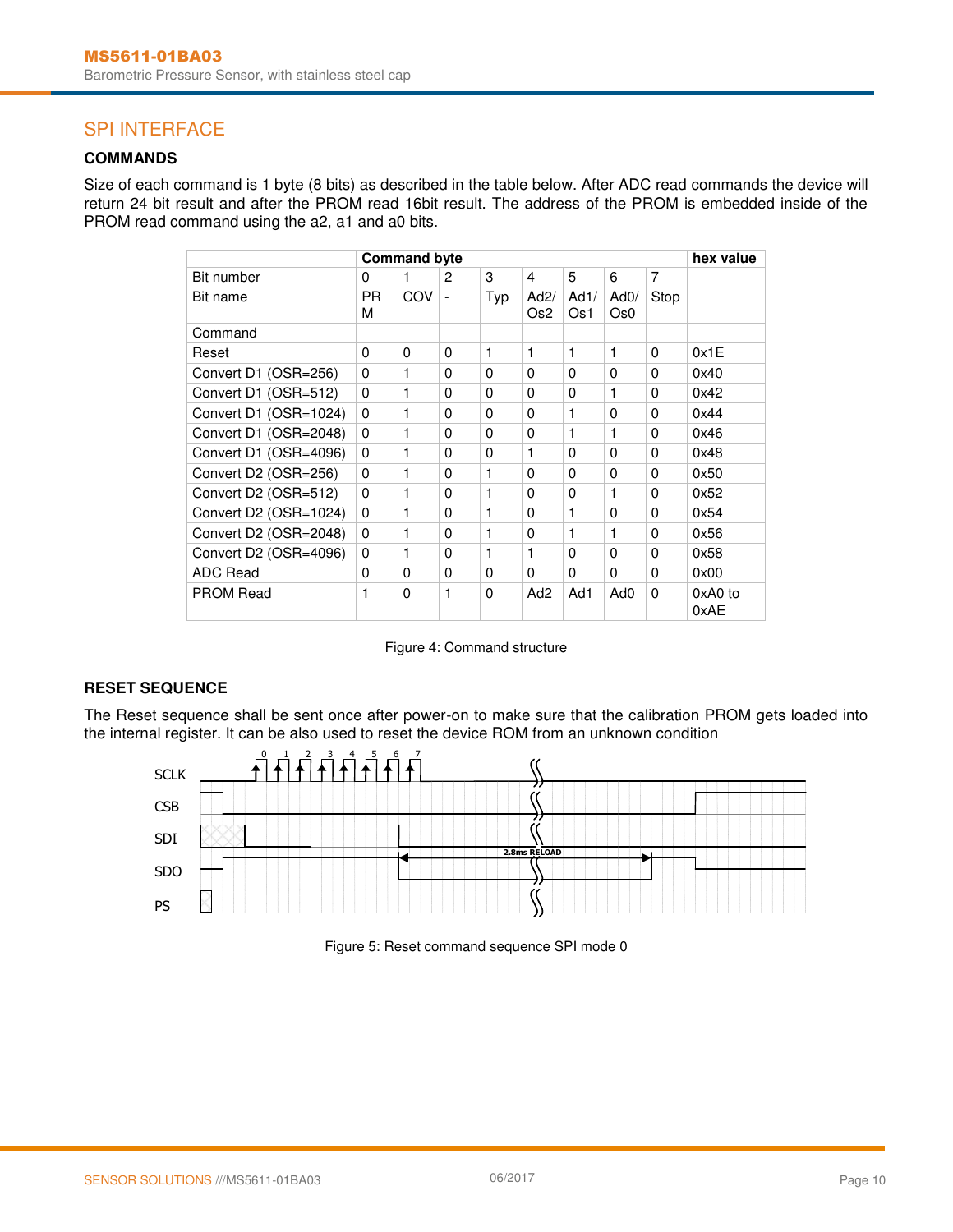



#### **CONVERSION SEQUENCE**

The conversion command is used to initiate uncompensated pressure (D1) or uncompensated temperature (D2) conversion. The chip select can be disabled during this time to communicate with other devices.

After the conversion, using ADC read command the result is clocked out with the MSB first. If the conversion is not executed before the ADC read command, or the ADC read command is repeated, it will give 0 as the output result. If the ADC read command is sent during conversion the result will be 0, the conversion will not stop and the final result will be wrong. Conversion sequence sent during the already started conversion process will yield incorrect result as well.



#### **PROM READ SEQUENCE**

The read command for PROM shall be executed once after reset by the user to read the content of the calibration PROM and to calculate the calibration coefficients. There are in total 8 addresses resulting in a total memory of 128 bit. Address 0 contains factory data and the setup, addresses 1-6 calibration coefficients and address 7 contains the serial code and CRC. The command sequence is 8 bits long with a 16 bit result which is clocked with the MSB first.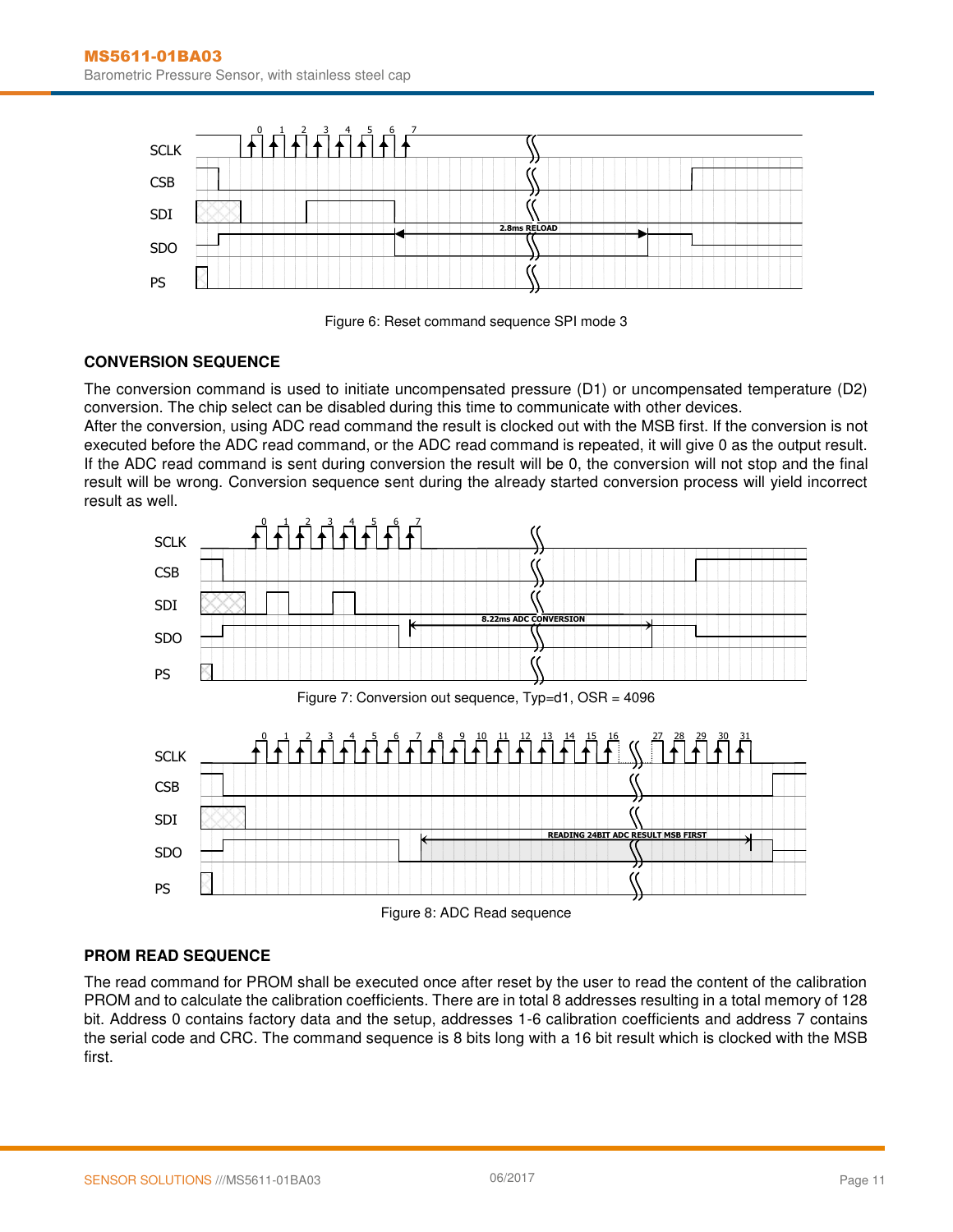

### I <sup>2</sup>C INTERFACE

### **COMMANDS**

Each I<sup>2</sup>C communication message starts with the start condition and it is ended with the stop condition. The MS5611-01BA address is 111011Cx, where C is the complementary value of the pin CSB. Since the IC does not have a microcontroller inside, the commands for I<sup>2</sup>C and SPI are quite similar.

#### **RESET SEQUENCE**

The reset can be sent at any time. In the event that there is not a successful power on reset this may be caused by the SDA being blocked by the module in the acknowledge state. The only way to get the MS5611-01BA to function is to send several SCLKs followed by a reset sequence or to repeat power on reset.

| Device Address            |                                               | 1 1 1 0 1 1 CSB 0 0 0 0 0 1 1 1 1 0 0<br>command |                           |                                            |
|---------------------------|-----------------------------------------------|--------------------------------------------------|---------------------------|--------------------------------------------|
| Device Address            | <b>WIA</b>                                    | cmd byte                                         | A I P                     |                                            |
| From Master<br>From Slave | $S = Start Condition$<br>$P = Stop Condition$ |                                                  | $W = Write$<br>$R = Read$ | $A = Acknowledge$<br>$N = Not Acknowledge$ |

Figure 10: I<sup>2</sup>C Reset Command

#### **PROM READ SEQUENCE**

The PROM Read command consists of two parts. First command sets up the system into PROM read mode. The second part gets the data from the system.

| 0 1 1 CSB 0<br>Device Address<br>Device Address<br><sub>S</sub>                 | $\mathbf{0}$<br>1<br>$\Omega$<br>$\mathbf{1}$<br>$\Omega$<br>n.<br>command<br>cmd byte<br>WI<br>$\mathsf{A}$ | $\Omega$<br>P<br>A        |                                            |   |  |  |  |
|---------------------------------------------------------------------------------|--------------------------------------------------------------------------------------------------------------|---------------------------|--------------------------------------------|---|--|--|--|
| From Master<br>From Slave                                                       | $S = Start Condition$<br>$P = Stop Condition$                                                                | $W = Write$<br>$R = Read$ | $A = Acknowledge$<br>$N = Not Acknowledge$ |   |  |  |  |
| Figure 11: I <sup>2</sup> C Command to read memory address= 011 (Coefficient 3) |                                                                                                              |                           |                                            |   |  |  |  |
| 0 <sub>1</sub><br><b>Device Address</b>                                         | $1$ CSB $1$<br>$\Omega$<br>$\Omega$<br>data                                                                  |                           | $0 X X X X 0 X X X X X X X 0$<br>data      |   |  |  |  |
| Device Address                                                                  | Memory bit 15 - 8<br>R.<br>A                                                                                 | A                         | Memory bit 7 - 0                           | N |  |  |  |
| From Master<br>From Slave                                                       | $S = Start Condition$<br>$P = Stop Condition$                                                                | $W = Write$<br>$R = Read$ | $A = Acknowledge$<br>$N = Not Acknowledge$ |   |  |  |  |

Figure 12: I<sup>2</sup>C answer from MS5611-01BA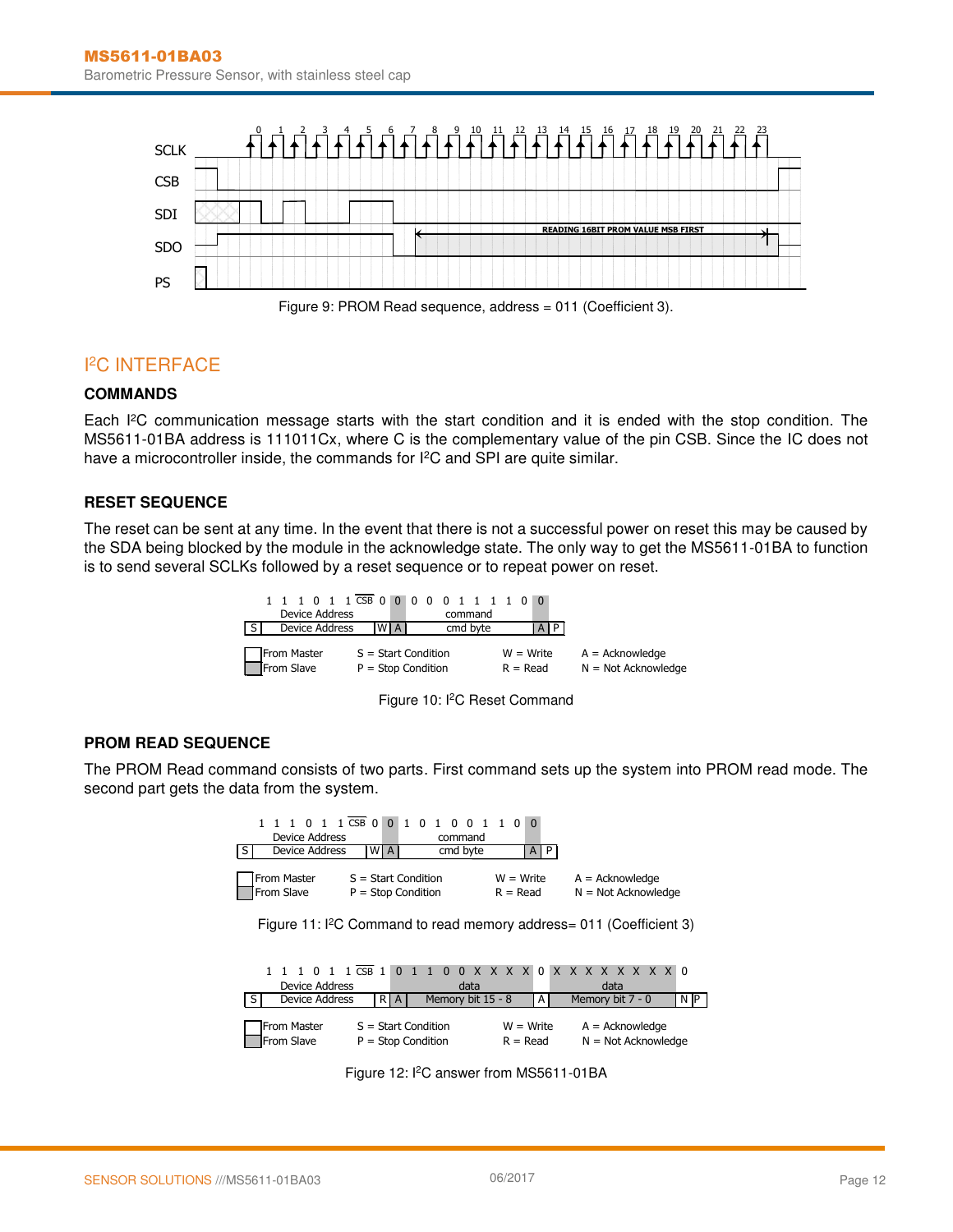#### **CONVERSION SEQUENCE**

A conversion can be started by sending the command to MS5611-01BA. When command is sent to the system it stays busy until conversion is done. When conversion is finished the data can be accessed by sending a Read command, when an acknowledge appears from the MS5611-01BA, 24 SCLK cycles may be sent to receive all result bits. Every 8 bit the system waits for an acknowledge signal.



Figure 15: I<sup>2</sup>C answer from MS5611-01BA

#### **CYCLIC REDUNDANCY CHECK (CRC)**

MS5611-01BA contains a PROM memory with 128-Bit. A 4-bit CRC has been implemented to check the data validity in memory. The application note AN520 describes in detail CRC-4 code used.

| d<br>d | R<br>5 | R                                | R<br>з | B<br>2 | B | B | D<br>B<br>9 | I)<br>в<br>8 | B | B | Đ<br>B<br>5 | D<br>B | D<br>B<br>3 | D<br>B<br>2 | D<br>в | R |
|--------|--------|----------------------------------|--------|--------|---|---|-------------|--------------|---|---|-------------|--------|-------------|-------------|--------|---|
| 0      |        | 16 bit reserved for manufacturer |        |        |   |   |             |              |   |   |             |        |             |             |        |   |
|        |        | Coefficient 1 (16 bit unsigned)  |        |        |   |   |             |              |   |   |             |        |             |             |        |   |
| 2      |        | Coefficient 2 (16 bit unsigned)  |        |        |   |   |             |              |   |   |             |        |             |             |        |   |
| 3      |        | Coefficient 3 (16 bit unsigned)  |        |        |   |   |             |              |   |   |             |        |             |             |        |   |
| 4      |        | Coefficient 4 (16 bit unsigned)  |        |        |   |   |             |              |   |   |             |        |             |             |        |   |
| 5      |        | Coefficient 5 (16 bit unsigned)  |        |        |   |   |             |              |   |   |             |        |             |             |        |   |
| 6      |        | Coefficient 6 (16 bit unsigned)  |        |        |   |   |             |              |   |   |             |        |             |             |        |   |
|        |        |                                  |        |        |   |   |             |              |   |   |             |        |             |             |        |   |

Figure 16: Memory PROM mapping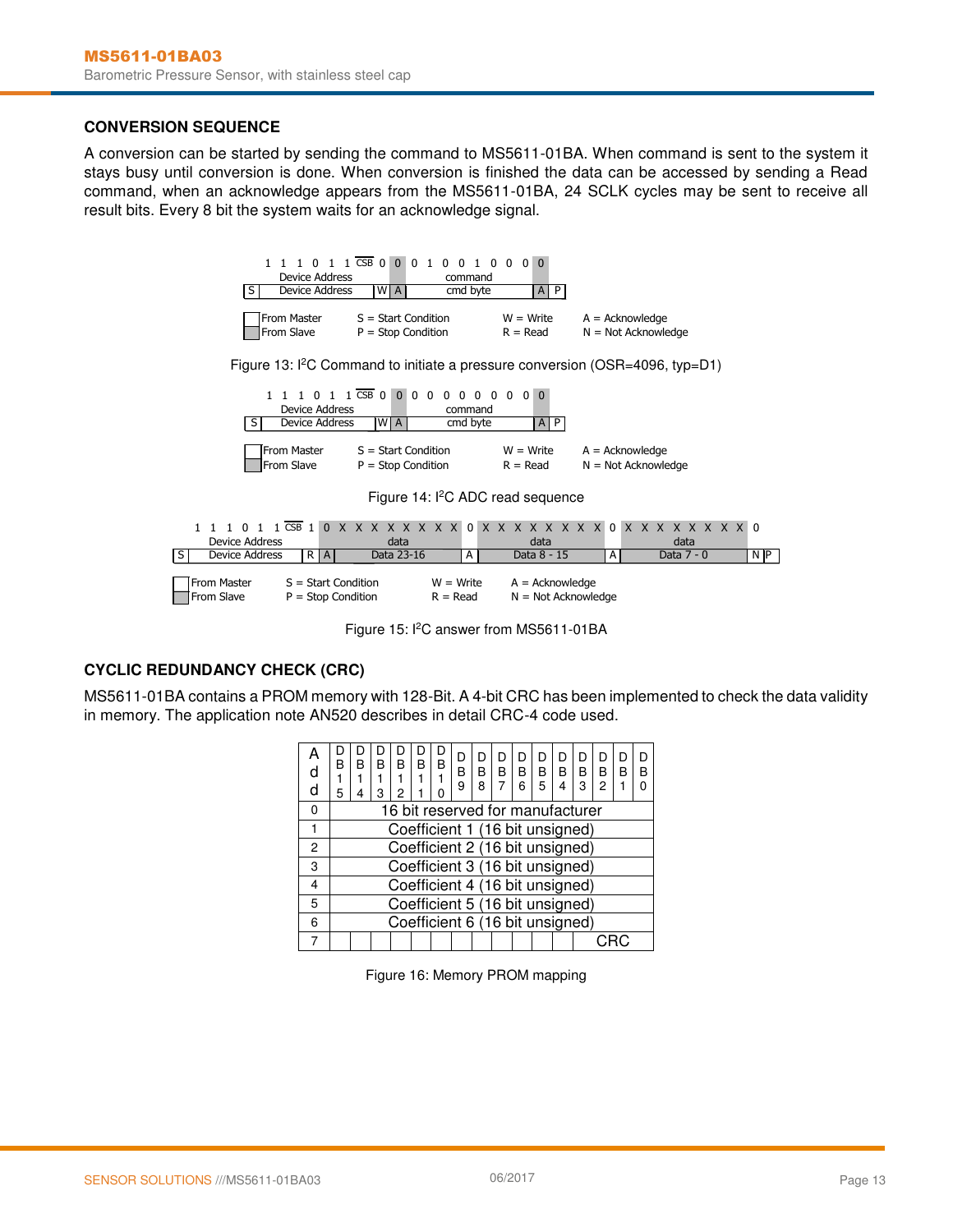### APPLICATION CIRCUIT

The MS5611-01BA is a circuit that can be used in conjunction with a microcontroller in mobile altimeter applications. It is designed for low-voltage systems with a supply voltage of 3 V.

#### **SPI protocol communication**



#### <sup>2</sup>C protocol communication



Figure 17: Typical application circuit with SPI / I<sup>2</sup>C protocol communication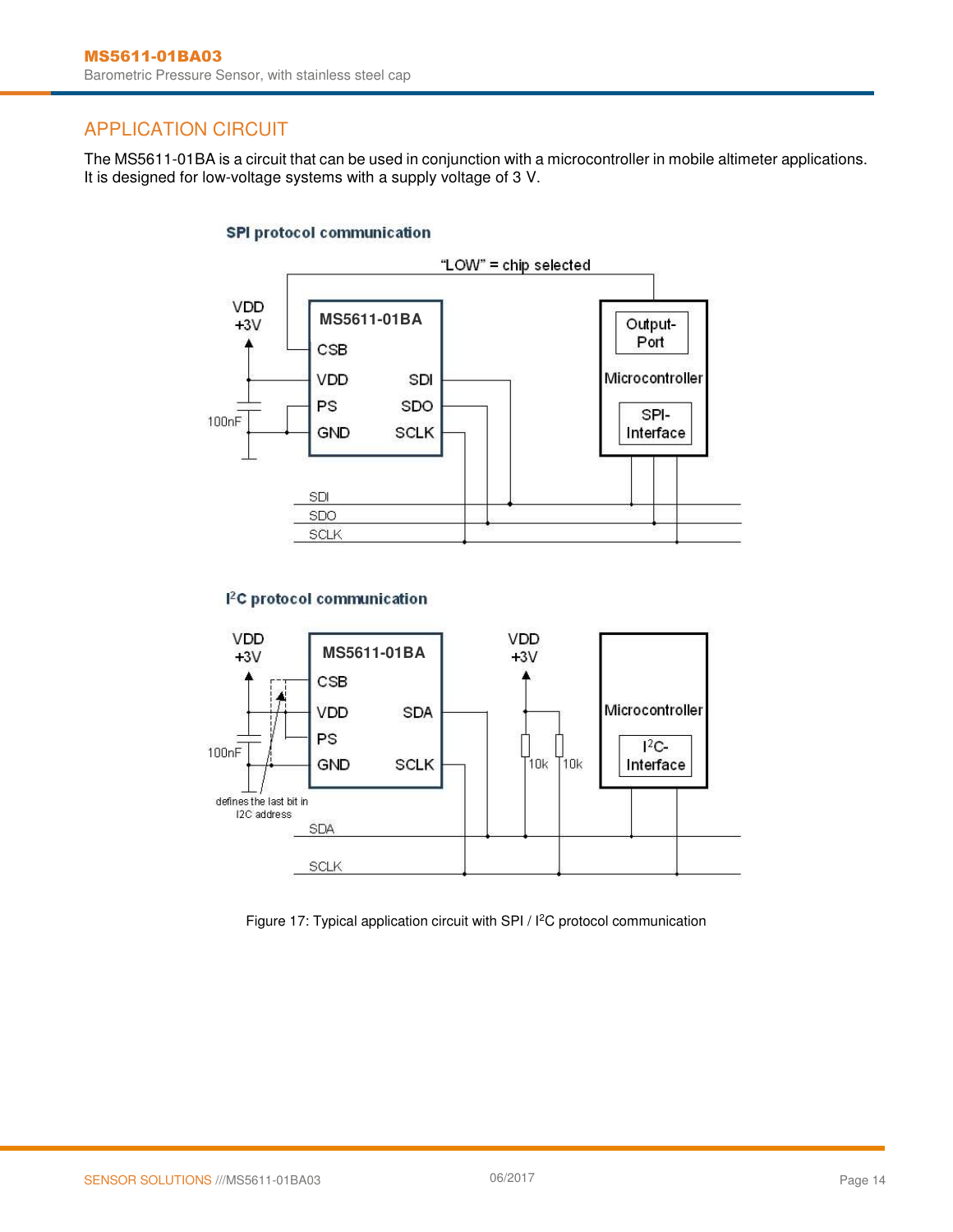### PIN CONFIGURATION

| Pin    | <b>Name</b>  | Type | <b>Function</b>                                                                                   |
|--------|--------------|------|---------------------------------------------------------------------------------------------------|
|        | VDD          | P    | Positive supply voltage                                                                           |
| 2      | PS           |      | Protocol select<br>PS high (VDD) $\rightarrow$ I <sup>2</sup> C<br>PS low (GND) $\rightarrow$ SPI |
| 3      | GND          | G    | Ground                                                                                            |
| 4<br>5 | CSB          |      | Chip select (active low),<br>internal connection                                                  |
| 6      | <b>SDO</b>   | റ    | Serial data output                                                                                |
| 7      | SDI /<br>SDA | 1/10 | Serial data input /<br>$I2C$ data IO                                                              |
|        | SCI K        |      | Serial data clock                                                                                 |



## DEVICE PACKAGE OUTLINE





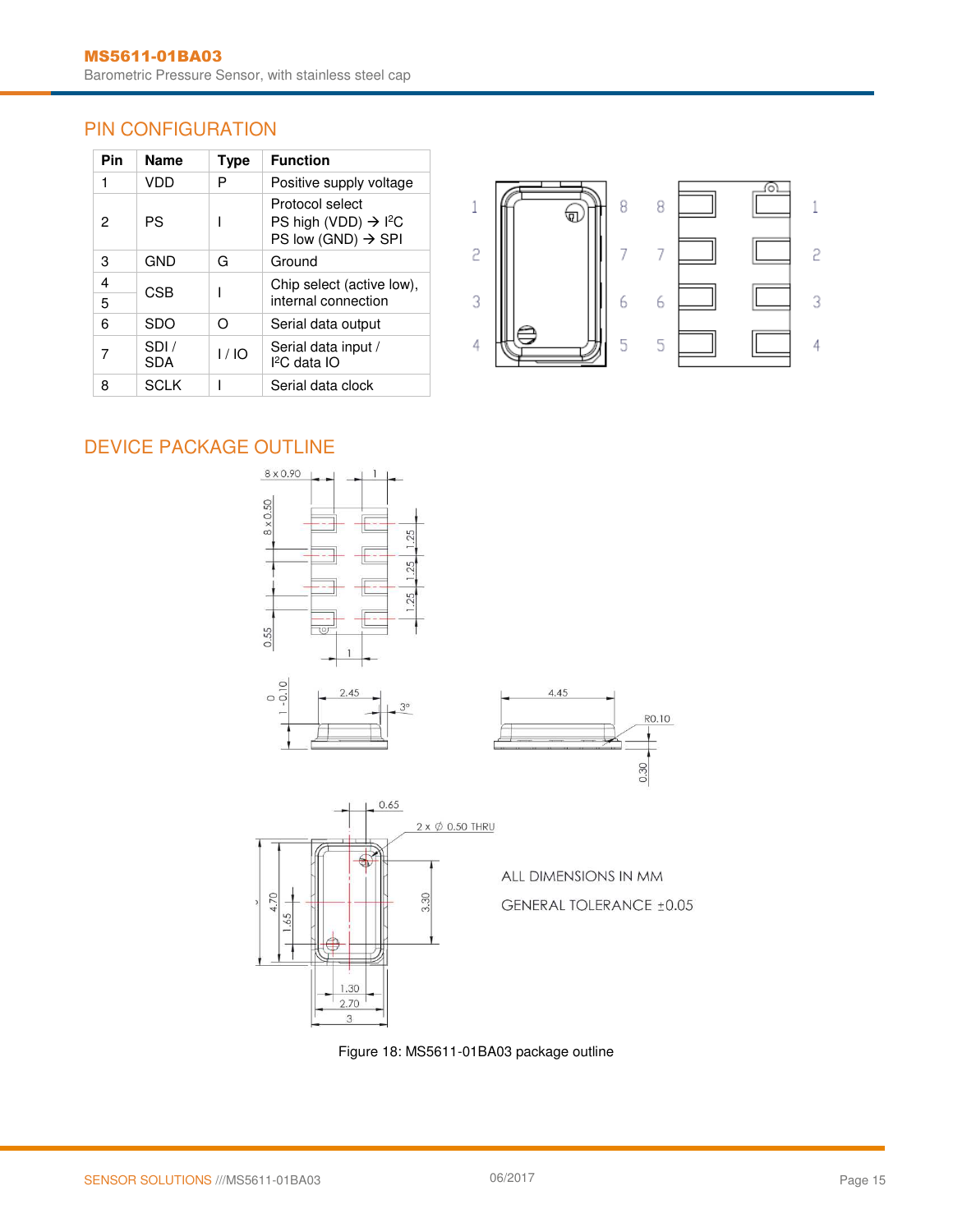### RECOMMENDED PAD LAYOUT

Pad layout for bottom side of the MS5611-01BA soldered onto printed circuit board.



### SHIPPING PACKAGE

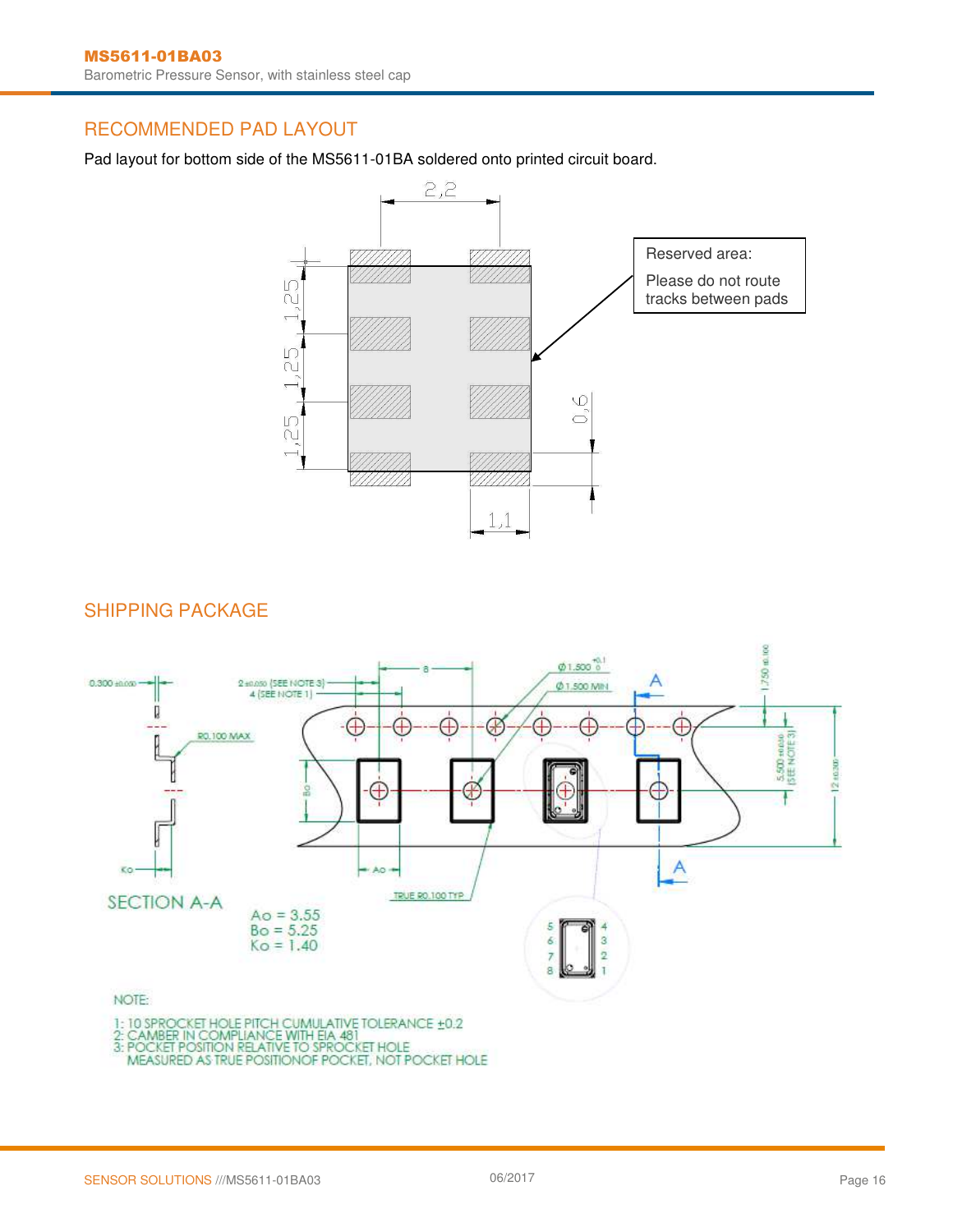### MOUNTING AND ASSEMBLY CONSIDERATIONS

#### **SOLDERING**

Please refer to the application note AN808 available on our website for all soldering issues.

#### **MOUNTING**

The MS5611-01BA can be placed with automatic Pick & Place equipment using vacuum nozzles. It will not be damaged by the vacuum. Due to the low stress assembly the sensor does not show pressure hysteresis effects. It is important to solder all contact pads.

#### **CONNECTION TO PCB**

The package outline of the module allows the use of a flexible PCB for interconnection. This can be important for applications in watches and other special devices.

#### **CLEANING**

The MS5611-01BA has been manufactured under cleanroom conditions. It is therefore recommended to assemble the sensor under class 10'000 or better conditions. Should this not be possible, it is recommended to protect the sensor opening during assembly from entering particles and dust. To avoid cleaning of the PCB, solder paste of type "no-clean" shall be used. Cleaning might damage the sensor!

#### **ESD PRECAUTIONS**

The electrical contact pads are protected against ESD up to 4 kV HBM (human body model). It is therefore essential to ground machines and personnel properly during assembly and handling of the device. The MS5611-01BA is shipped in antistatic transport boxes. Any test adapters or production transport boxes used during the assembly of the sensor shall be of an equivalent antistatic material.

#### **DECOUPLING CAPACITOR**

Particular care must be taken when connecting the device to the power supply. A 100 nF ceramic capacitor must be placed as close as possible to the MS5611-01BA VDD pin. This capacitor will stabilize the power supply during data conversion and thus, provide the highest possible accuracy.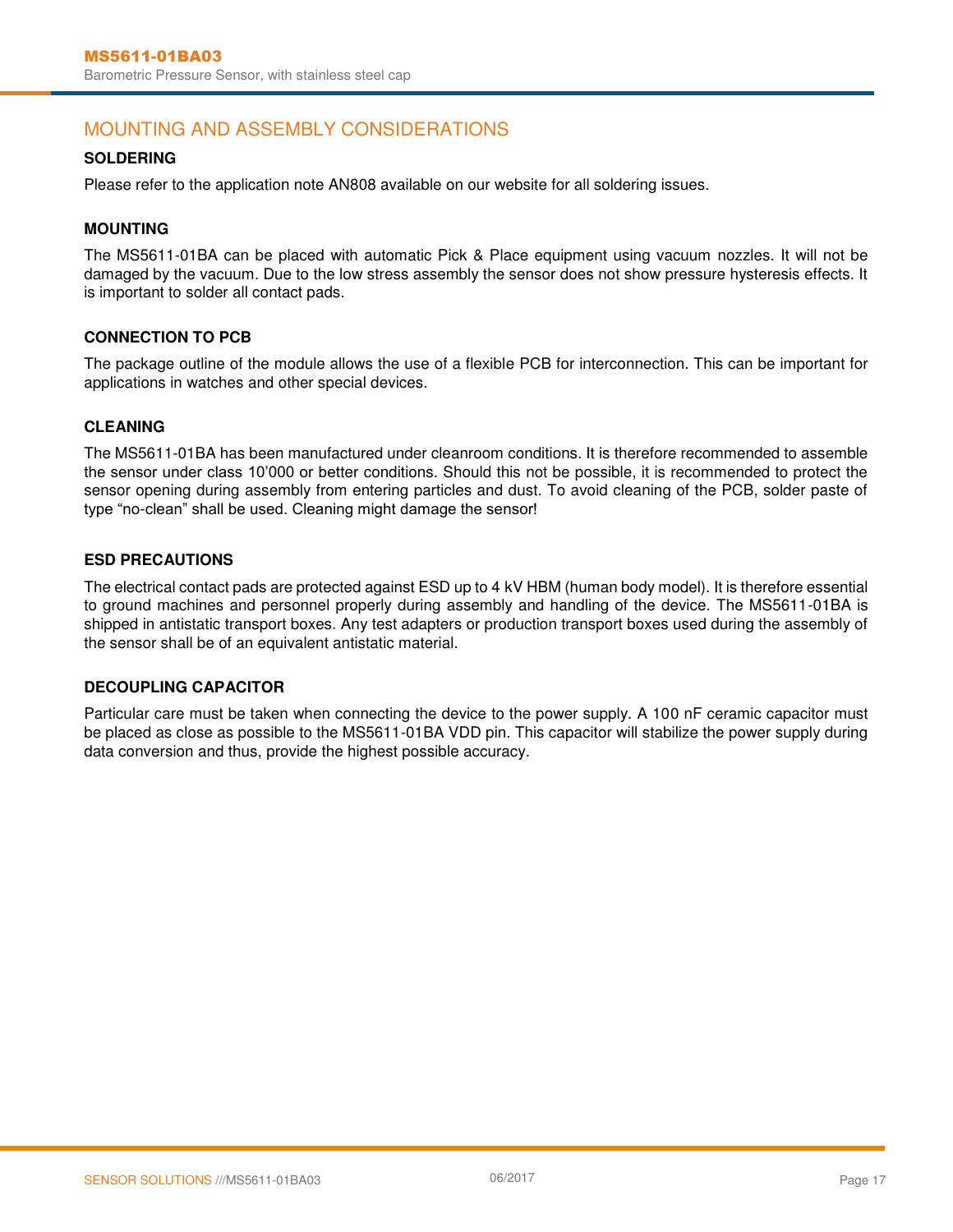## TYPICAL PERFORMANCE CHARACTERISTICS



**ADC-value D1 vs Pressure (typical)**



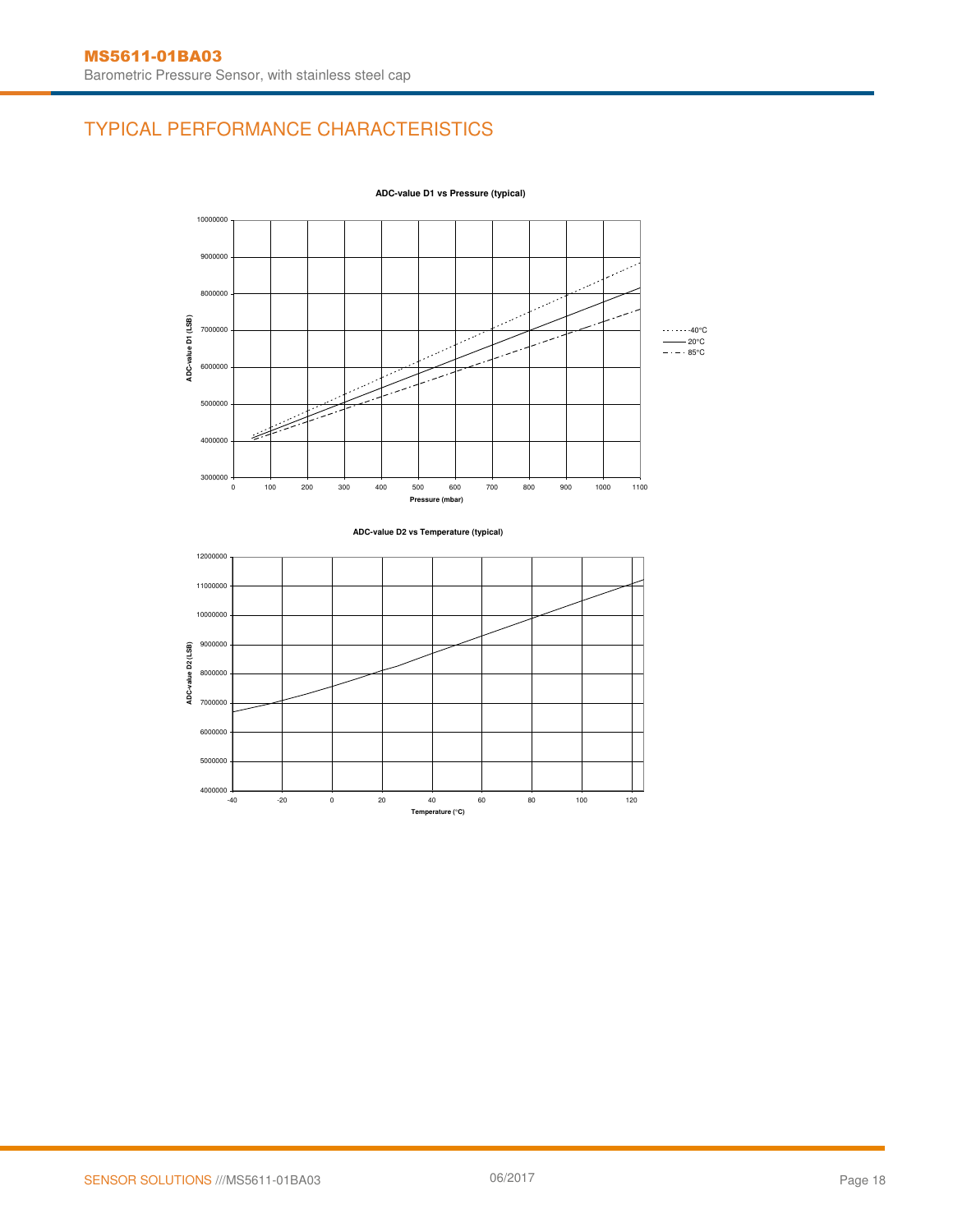## TYPICAL PERFORMANCE CHARACTERISTICS (CONTINUED)



**Absolute Pressure Accuracy after Calibration, 2nd order compensation**

#### **Pressure Error Accuracy vs temperature (typical)**

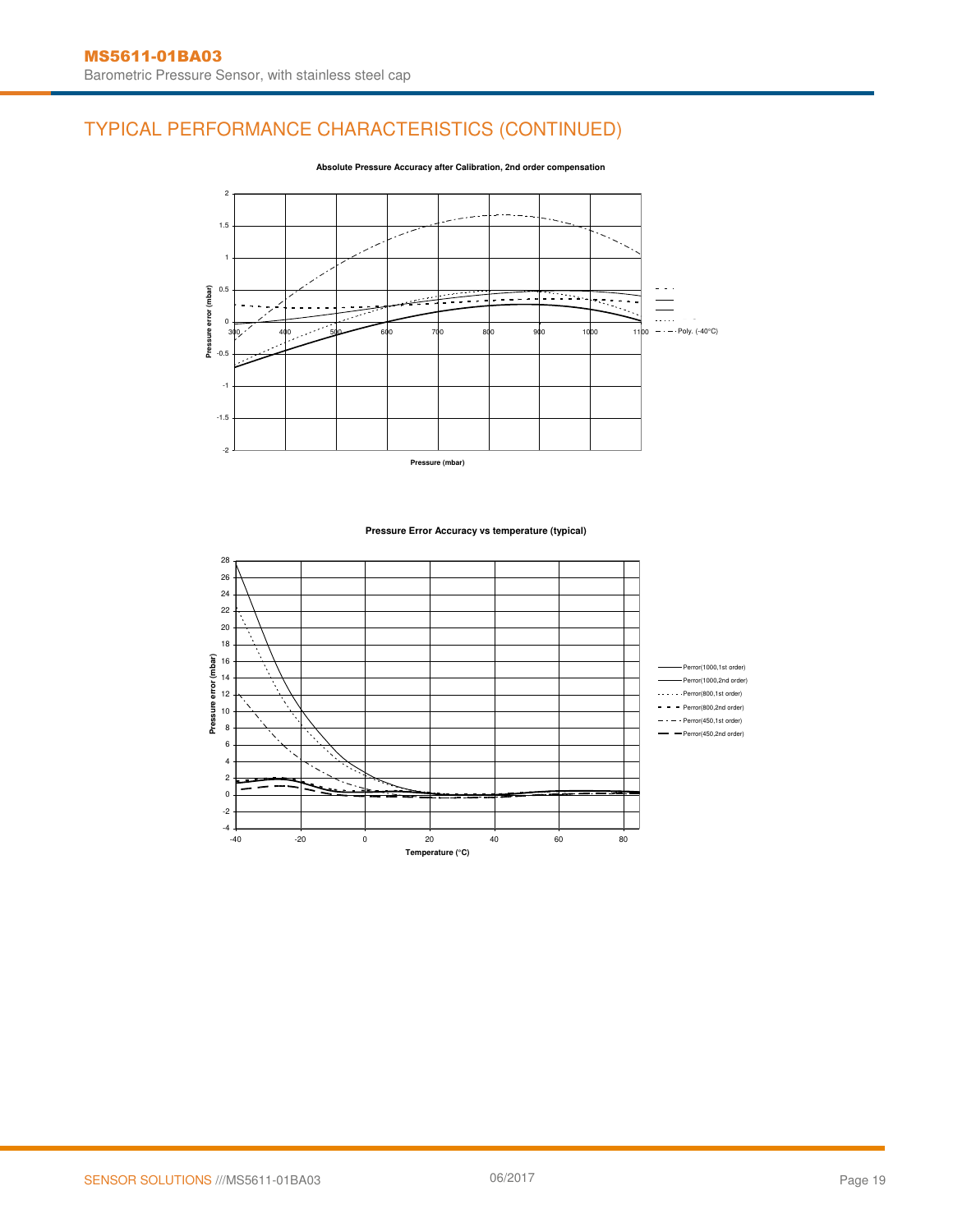

#### **Temperature Error Accuracy vs temperature (typical)**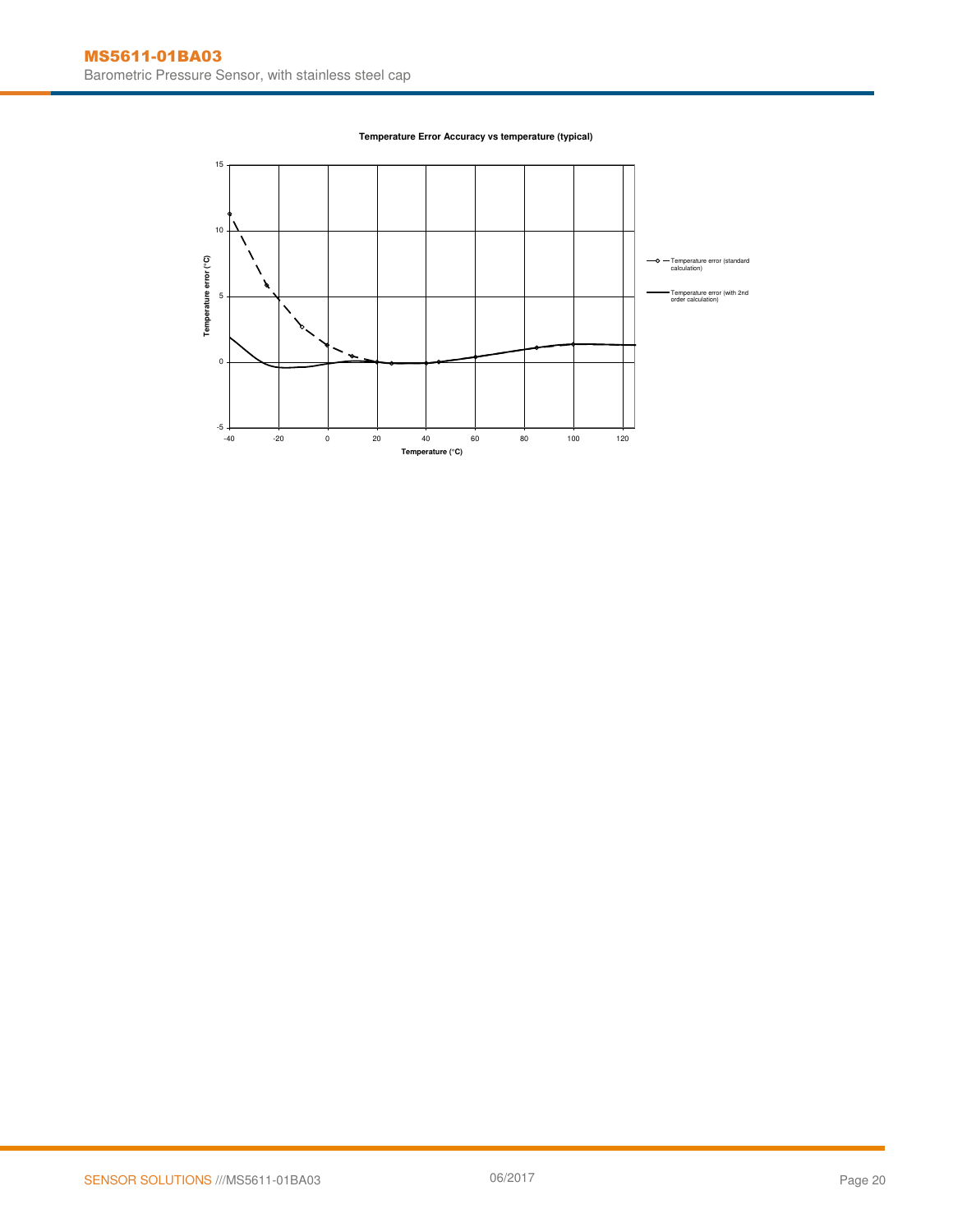## TYPICAL PERFORMANCE CHARACTERISTICS (CONTINUED)

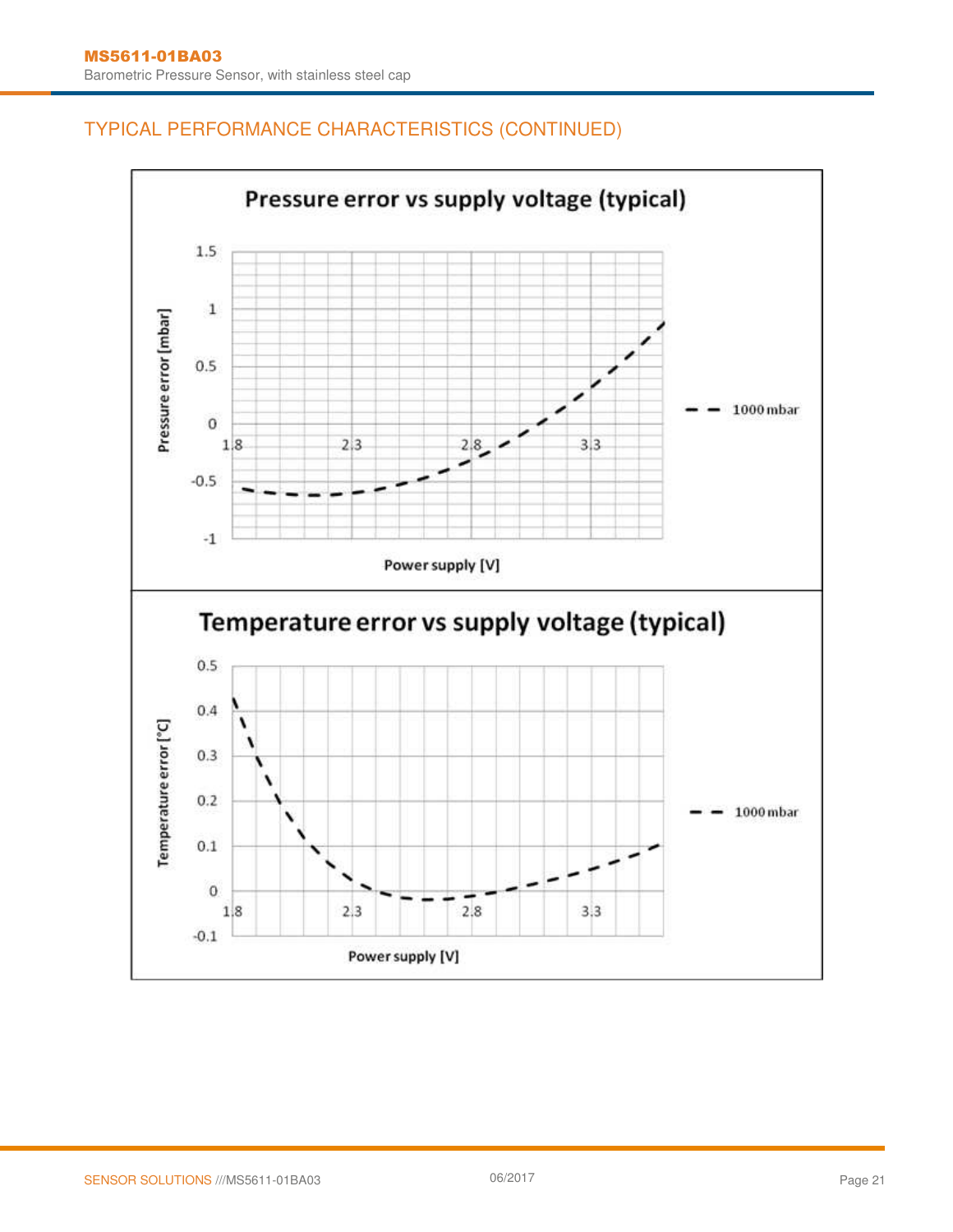### ORDERING INFORMATION

| <b>Product Code</b> | <b>Product</b>                                      | Art. No         | <b>Delivery Form</b> |
|---------------------|-----------------------------------------------------|-----------------|----------------------|
| MS5611-01BA03       | <b>Barometric Pressure Sensor</b><br>Thin Metal Cap | MS561101BA03-00 | Waffle pack          |
| MS5611-01BA03       | <b>Barometric Pressure Sensor</b><br>Thin Metal Cap | MS561101BA03-50 | Tape and reel        |

#### **NORTH AMERICA**

Measurement Specialties, Inc., a TE Connectivity company Tel: 800-522-6752 Email: **customercare.frmt@te.com** 

#### **EUROPE**

Measurement Specialties (Europe), Ltd., a TE Connectivity Company Tel: 800-440-5100 Email: **customercare.bevx@te.com** 

#### **ASIA**

Measurement Specialties (China) Ltd., a TE Connectivity company Tel: 0400-820-6015 Email: **customercare.shzn@te.com** 

#### **[TE.com/sensorsolutions](http://www.te.com/sensorsolutions)**

Measurement Specialties, Inc., a TE Connectivity company.

Measurement Specialties, TE Connectivity, TE Connectivity (logo) and EVERY CONNECTION COUNTS are trademarks. All other logos, products and/or company names referred to herein might be trademarks of their respective owners.

The information given herein, including drawings, illustrations and schematics which are intended for illustration purposes only, is believed to be reliable. However, TE Connectivity makes no warranties as to its accuracy or completeness and disclaims any liability in connection with its use. TE Connectivity's obligations shall only be as set forth in TE Connectivity's Standard<br>Terms and Conditions of Sale f of the product. Users of TE Connectivity products should make their own evaluation to determine the suitability of each such product for the specific application.

© 2015 TE Connectivity Ltd. family of companies All Rights Reserved.